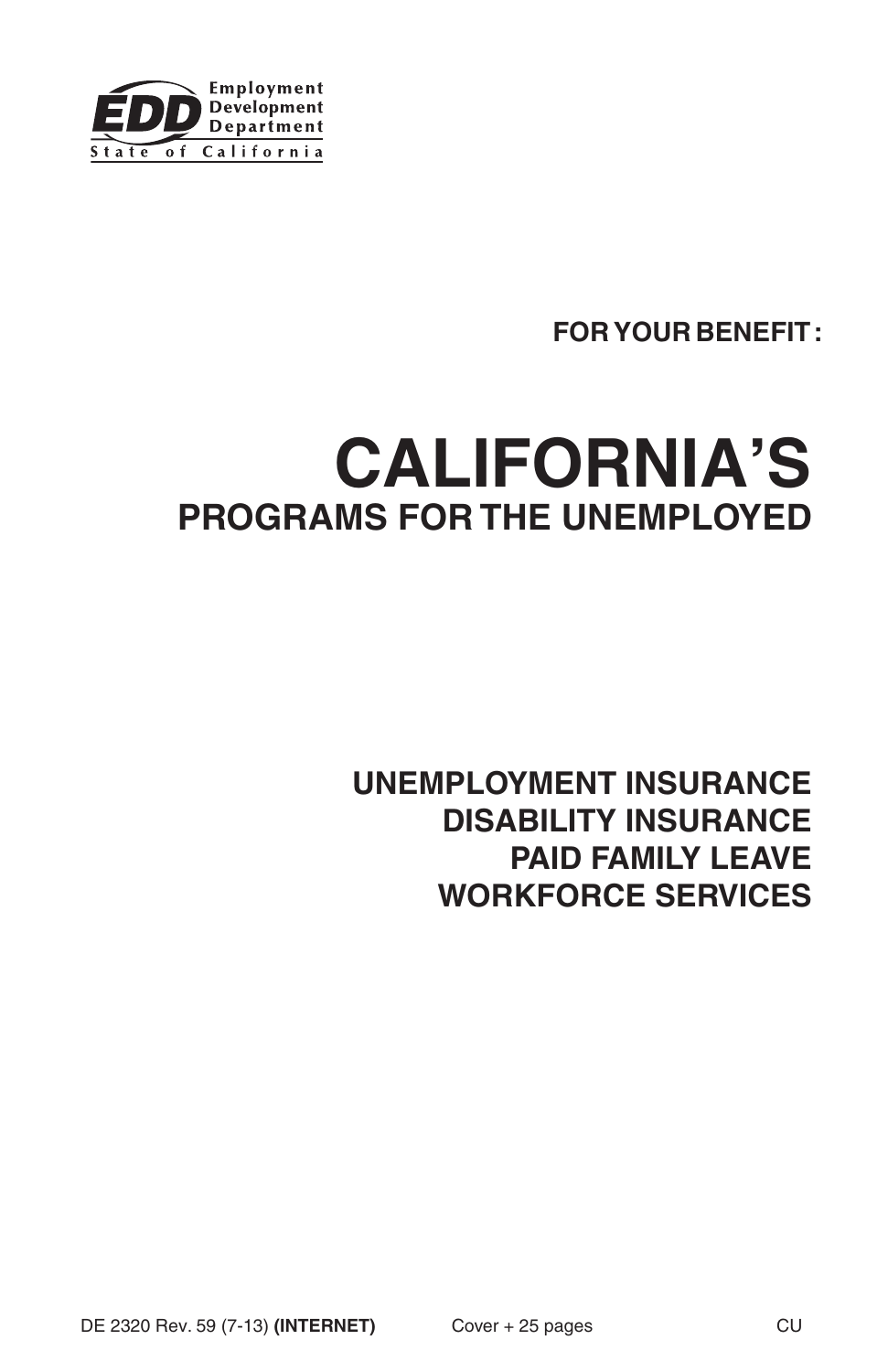This pamphlet is for general information only and does not have the force and effect of law, rule, or regulation.

# **FOR YOUR BENEFIT: CALIFORNIA'S PROGRAMS FOR THE UNEMPLOYED**

The purpose of this pamphlet is to inform you about programs offered by the Employment Development Department (EDD) for the benefit of unemployed Californians.

To learn more about services provided by the EDD, access the EDD home page at www.edd.ca.gov. You may submit questions electronically through "Contact EDD" located at the bottom of the EDD home page.

**Unemployment Insurance ......................................................................... 2** Unemployment Insurance (UI) provides income to workers who become unemployed through no fault of their own and other work is not available.

### **Disability Insurance ................................................................................ 21** Disability Insurance (DI) is a component of the State Disability Insurance (SDI) Program and provides benefits to eligible workers experiencing a loss of wages when they are unable to perform their regular or customary work due to a non-work-related illness or injury, pregnancy or childbirth.

**Paid Family Leave .................................................................................... 22** Paid Family Leave (PFL) is a component of SDI and provides benefits to individuals unable to work because they need to care for a seriously ill family member or bond with a new minor child.

| The EDD's Workforce Services helps job seekers find suitable |  |
|--------------------------------------------------------------|--|
| employment.                                                  |  |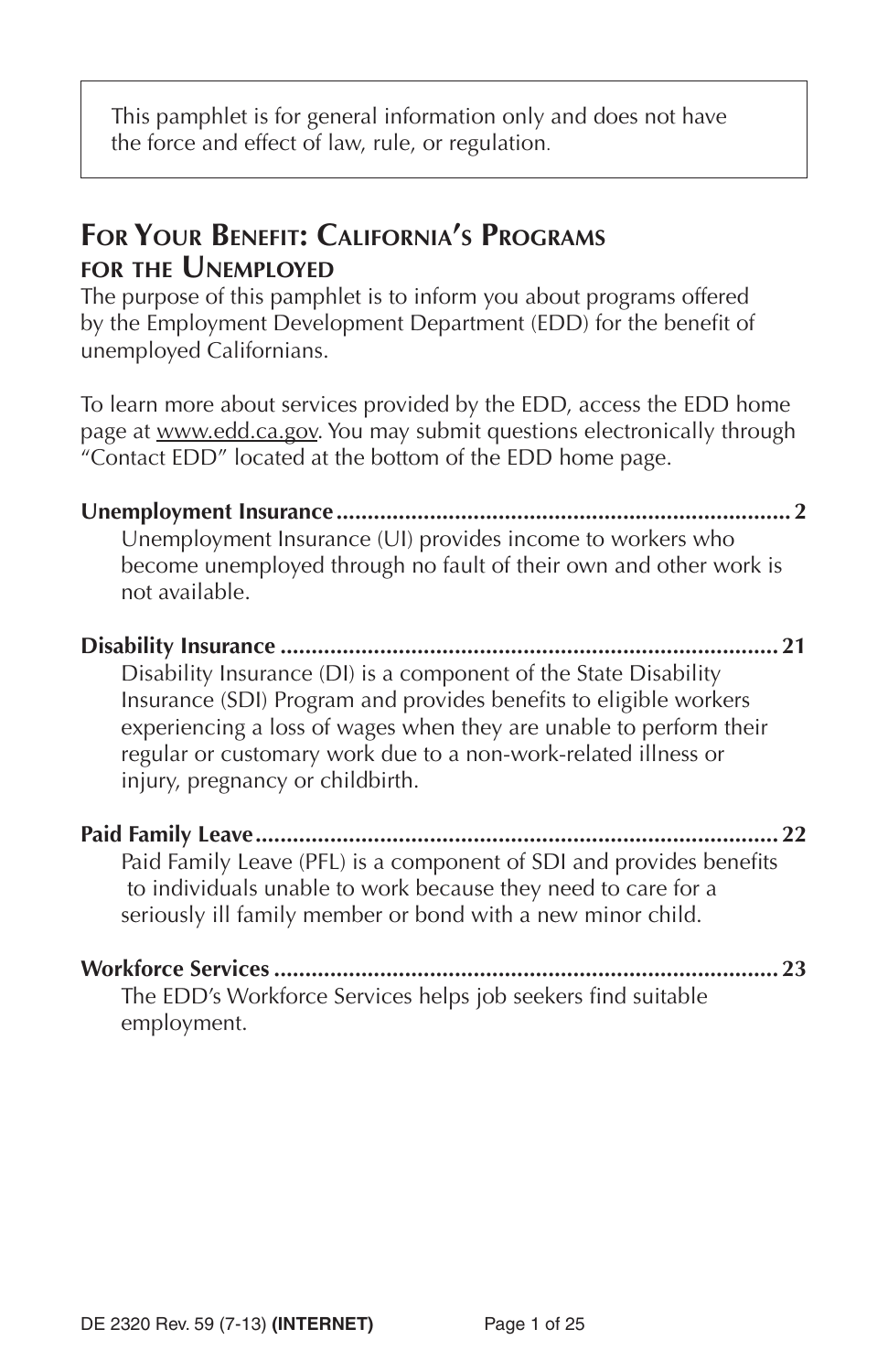# **UNEMPLOYMENT INSURANCE**

Unemployment Insurance (UI) is an insurance program that is paid for by your employer. It provides you with an income when you are out of work through no fault of your own.

### **WHO SHOULD FILE**

You may be eligible to receive UI benefits if you are out of work or your hours are reduced and you are:

- Physically able to work.
- Actively seeking work.
- Able to work and available to accept immediate work.

### **WHEN TO FILE**

You should apply for benefits as soon as you are unemployed or when your hours are reduced. Your claim cannot begin until you file for benefits. The beginning date of your claim will be effective the Sunday of the week that you file your claim. All claims have a one-week, unpaid waiting period.

### **WHAT YOU NEED TO FILE**

To determine if you are eligible to receive UI benefits, you will be asked a variety of questions, such as information about your past employers and the reason you are currently out of work. To ensure your claim is filed as quickly as possible, you should have the following information ready before you file your claim:

- Your name, (including all names you used while working) and Social Security number (SSN).
- Your mailing and residence address (including ZIP code) and telephone number (including area code).
- Last employer information, including: name, address (mailing and physical location), and telephone number. We will also need the ZIP code for both addresses (mailing and physical location), the area code for your last employer's telephone number, and last day worked.
- Information on all employers you worked for during the 18 months prior to filing your claim, including name, period of employment, wages earned, and how you were paid.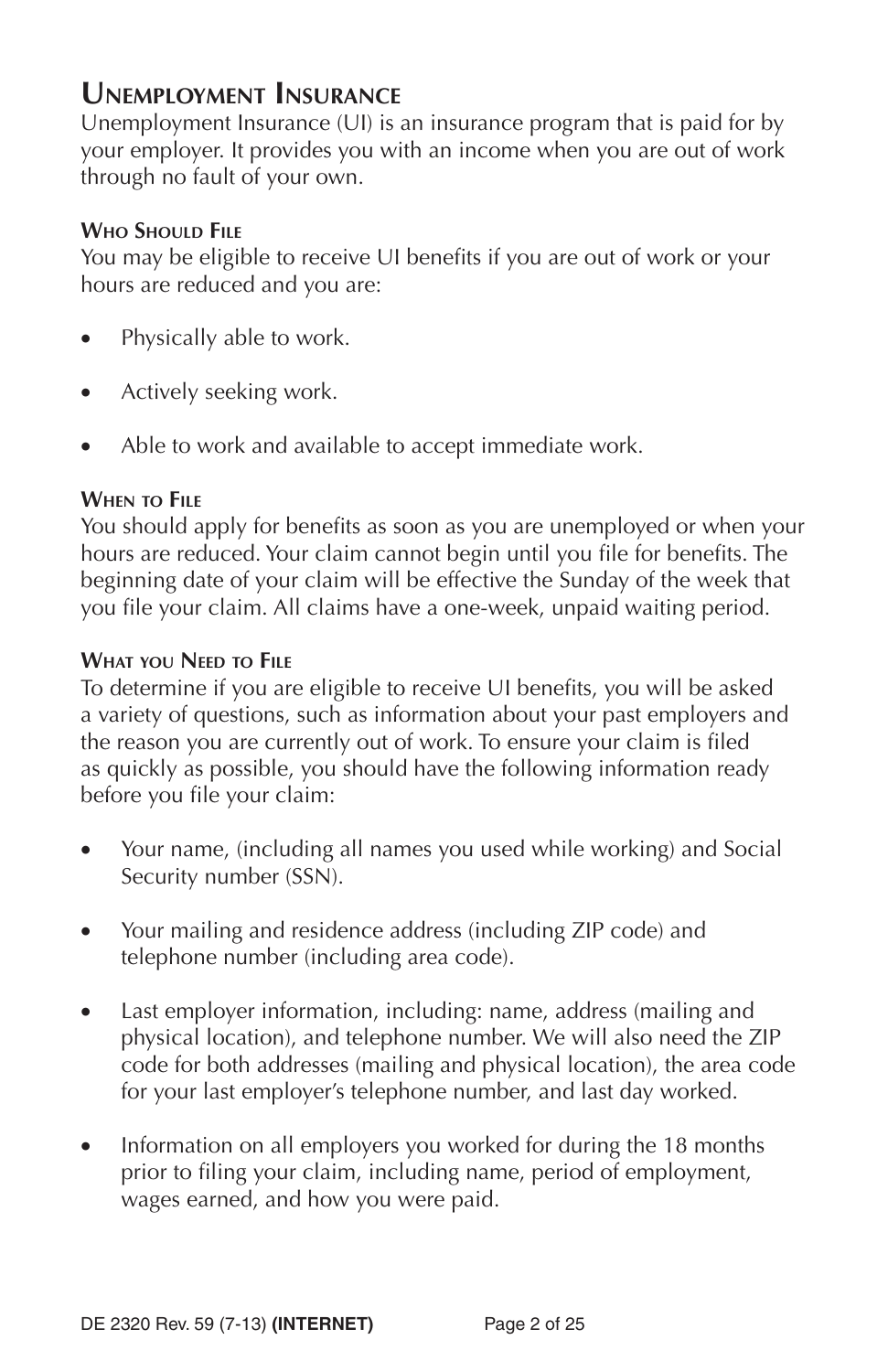- The reason you are no longer working for your last employer. You may have quit, been laid off, fired, or left work because of a trade dispute. Be specific about the reason you are not working because the information you give to us must be sent to your last employer. If you quit, were fired, or left work because of a trade dispute, you will be scheduled to a future telephone interview. The information we obtain during the interview will help us decide your eligibility to receive benefits.
- Your citizenship status and whether you have the legal right to work in the United States. Individuals who indicate they are registered with the United States Citizenship and Immigration Services (USCIS, formerly INS) and authorized to work in the United States will be asked for the title of their employment authorization document and information from the USCIS document, such as the alien identification number, card number or expiration date.
- Driver's license number or state-issued identification card number.
- Past work records and dates worked including the names, dates of work, and wages earned for all of your employers for the last 18 months, including employers you worked for in other states.

**NOTE:** Your last employer's name and address are very important, regardless of how long you worked for this employer or whether this last job was in your usual line of work. List the last employer you worked for no matter how long you worked for this employer and the date you last worked. If you are working part time be sure to tell us you are still working and give us the number of hours you are working each week.

#### **PENALTIES**

If you willfully give false information or withhold information to claim benefits, you will be assessed a false statement disqualification by the EDD. A false statement disqualification is a penalty that denies you benefits from 2 to 23 weeks. The penalty stays on your record for three years or until served, whichever comes first. To serve the penalty weeks, you must continue to certify for UI benefits, and be otherwise eligible for benefits each week claimed.

It is illegal to willfully make false statements or knowingly fail to report all facts to receive benefits. Making a false statement or withholding information to receive benefits can be a felony. A person convicted under Section 2101 of the Unemployment Insurance Code will lose the right to collect benefits for 52 weeks. Penalties may include both fines and criminal prosecution.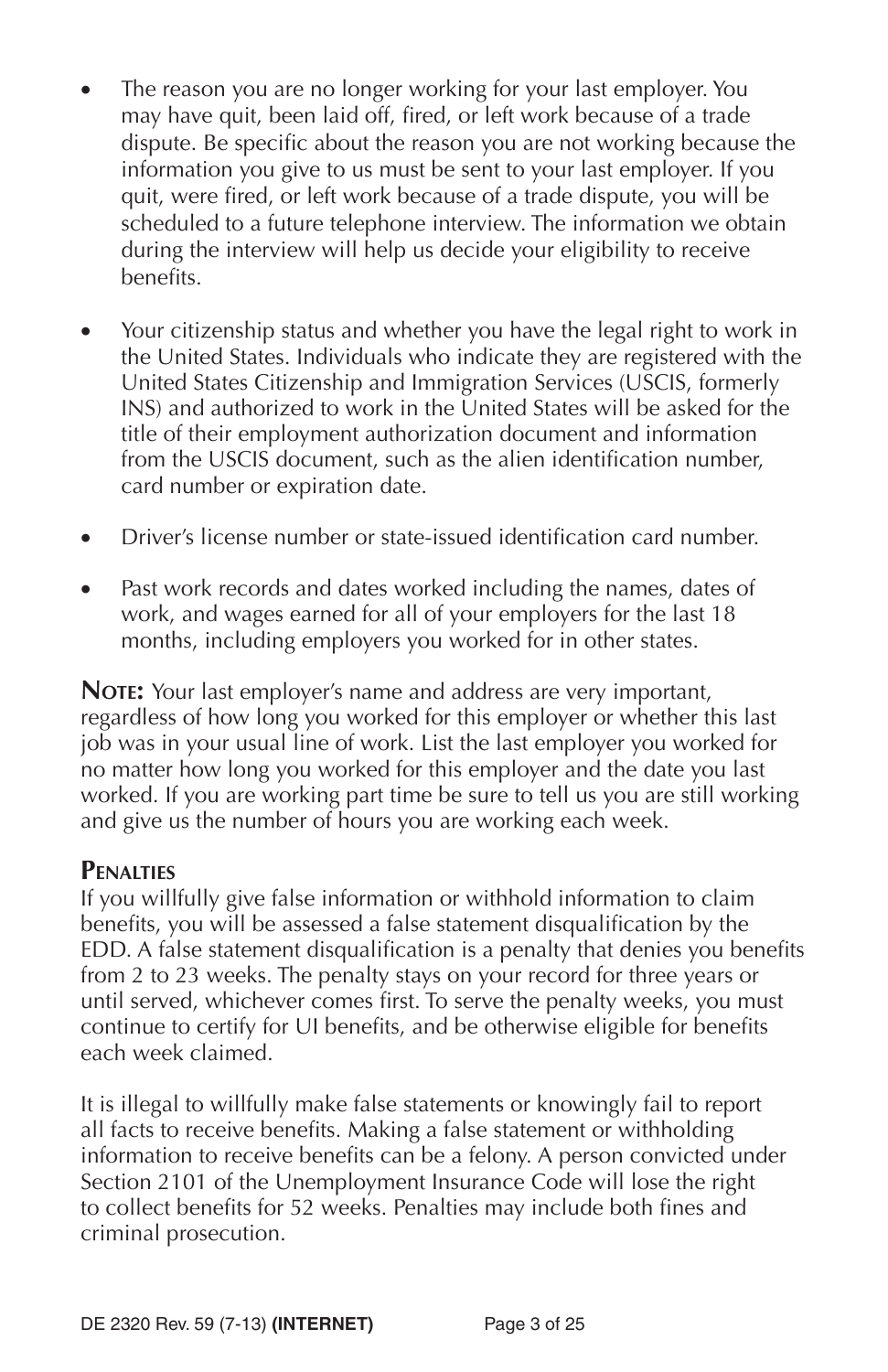# **HOW TO FILE**

You may file a UI claim by using **one** of the methods listed below:

# **• ONLINE**

File online with eApply4UI. This is the fastest way to file a UI claim! The application is available in English and Spanish, and you can file a new claim, reactivate an existing claim, or file for extended benefits (when these benefits are available) using the eApply4UI application. It is secure, reliable, and available 24 hours a day. Access eApply4UI on the EDD website at https://eapply4ui.edd.ca.gov.

# **• TELEPHONE**

File by contacting a customer service representative at one of the numbers listed below:

| <b>EDD UI Toll-Free Telephone Numbers:</b> |                          |                                |                |  |  |
|--------------------------------------------|--------------------------|--------------------------------|----------------|--|--|
| English                                    | 1-800-300-5616           | <b>Mandarin</b>                | 1-866-303-0706 |  |  |
| <b>Spanish</b>                             | 1-800-326-8937           | <b>Vietnamese</b>              | 1-800-547-2058 |  |  |
|                                            | Cantonese 1-800-547-3506 | TTY (Non-voice) 1-800-815-9387 |                |  |  |

Customer service representatives handle UI claim filing, UI claim information calls, and calls about missed appointments, appeals, and overpayments, Monday through Friday, 8 a.m. to 5 p.m., Pacific Standard Time. Mondays and Tuesdays are the busiest days. For faster service, you may wish to call Wednesday through Friday. However, to file a claim you must call by Friday of the week in which you become unemployed or there is a reduction in your work hours to receive credit for that week. The EDD is closed on state and federal holidays.

The Interactive Voice Response (IVR) System provides general information 24 hours a day and information about your UI payments Monday through Saturday, 6 a.m. until midnight, and Sunday from 6 a.m. to 9 p.m., Pacific Standard Time. The UI payment information includes the date your last payment was issued, the amount paid, and period of time paid. To access your payment information you will be asked to enter your SSN and Personal Identification Number (PIN), on your telephone keypad. You will need to establish a PIN the first time you use the IVR to access your payment information. The EDD's IVR System provides step-by-step instructions to guide you to services you want, in English and Spanish. **For faster access to payment information, call the EDD Automated Self-Service, toll-free number at 1-866-333-4606, 24 hours a day, 7 days a week, including holidays.**

# **• MAIL OR FAX**

File a UI application by mail or fax by accessing the application online at www.edd.ca.gov/Unemployment. The application for UI can be filled out online and printed, or printed and completed by hand. Mail or fax your UI application to an EDD office for processing using the address listed.

DE 2320 Rev. 59 (7-13) **(INTERNET)** Page 4 of 25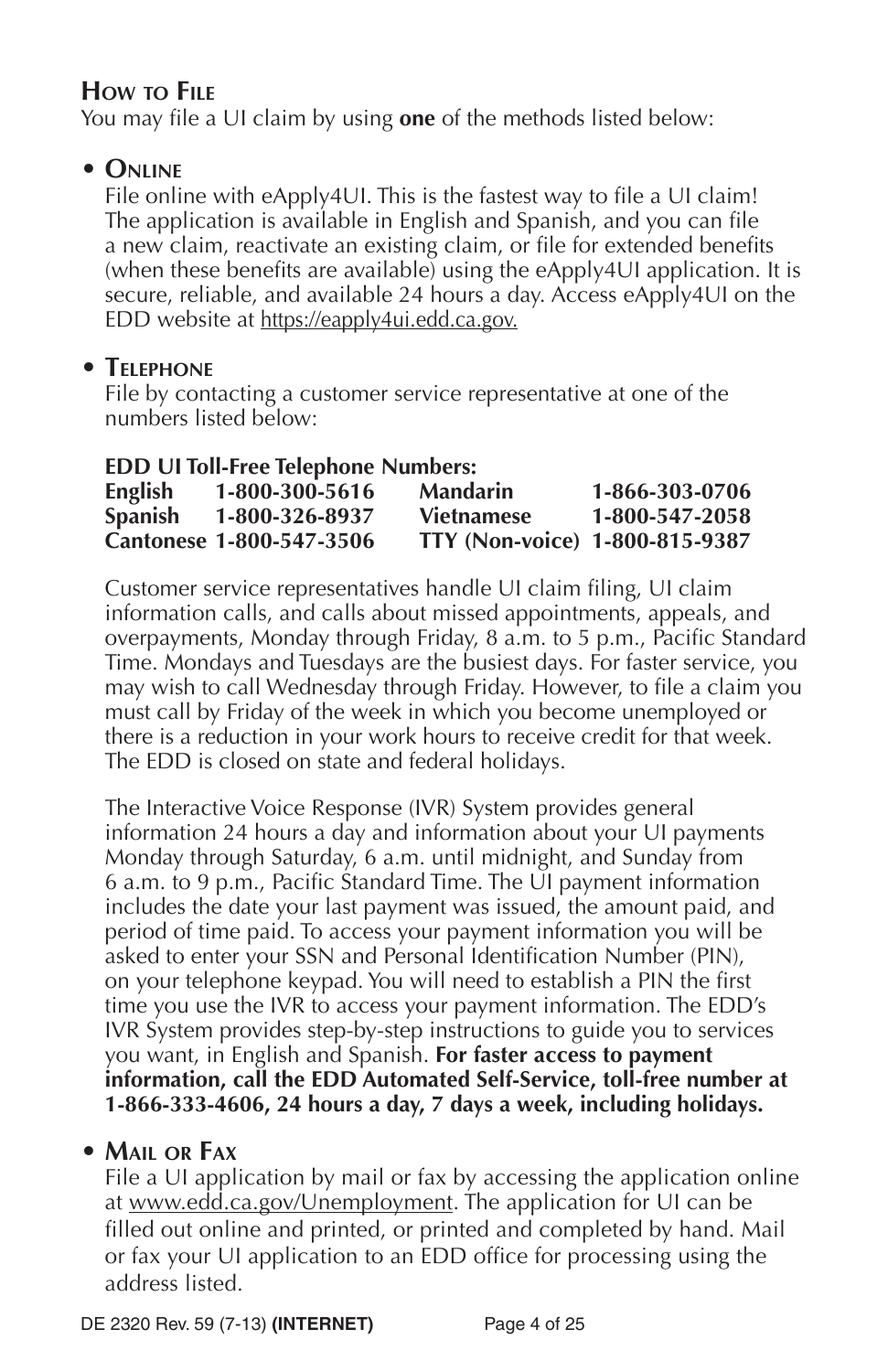# **FRAUD PREVENTION AND DETECTION**

The EDD recognizes your concerns about imposter fraud and the threat of identity theft. Imposter fraud occurs when someone intentionally files a UI claim using another person's employment or personal information. The EDD actively investigates cases of imposter fraud and is committed to protecting the identities of legitimate claimants. If you file a UI claim and there is reason to suspect the UI claim may have identity or imposter issues, you may receive a *Request for Identity Verification* (DE 1326C) requesting you to validate the information provided when you filed for UI benefits. The EDD will also contact employer(s) and governmental entities to verify the documents and any information you supply.

For more information about what steps you can take to protect your identity and prevent imposter fraud, download the *Protect Your Identity and Stop Unemployment Insurance Imposter Fraud* (DE 2360EE) brochure from the EDD website at www.edd.ca.gov/pdf\_pub\_ctr/de2360ee.pdf.

To report UI fraud, submit a Fraud Reporting Form online from the EDD website at https://eapply4ui.edd.ca.gov/eddcomm/frmFraudStart.htm, and select the Category "Reporting Fraud," or call the EDD toll-free Fraud Hotline at 1-800-229-6297.

### **TYPES OF CLAIMS**

The claim you file will depend on the type of employer you worked for and where you worked.

#### **You will file:**

- A regular California claim if you worked in California in a job covered by the UI law even if you now reside outside California.
- A federal claim if your employment was in civilian work for the federal government (benefit costs are paid from federal funds).
- A military claim if your employment was as a member of the Armed Forces (benefit costs are paid from federal funds).
- A combined wage claim if you have earnings in two or more states during the last 18 months. This type of claim could increase your UI benefits.
- An interstate claim against another state if you worked and had earnings in a state other than California during the last 18 months, but you now reside in California. You may contact the other state, the District of Columbia, Puerto Rico, or Canada directly by telephone or on the Internet to file your claim against them. If you worked in Delaware, Massachusetts, or the Virgin Islands, contact California's toll-free number to file your interstate claim against them.

DE 2320 Rev. 59 (7-13) **(INTERNET)** Page 5 of 25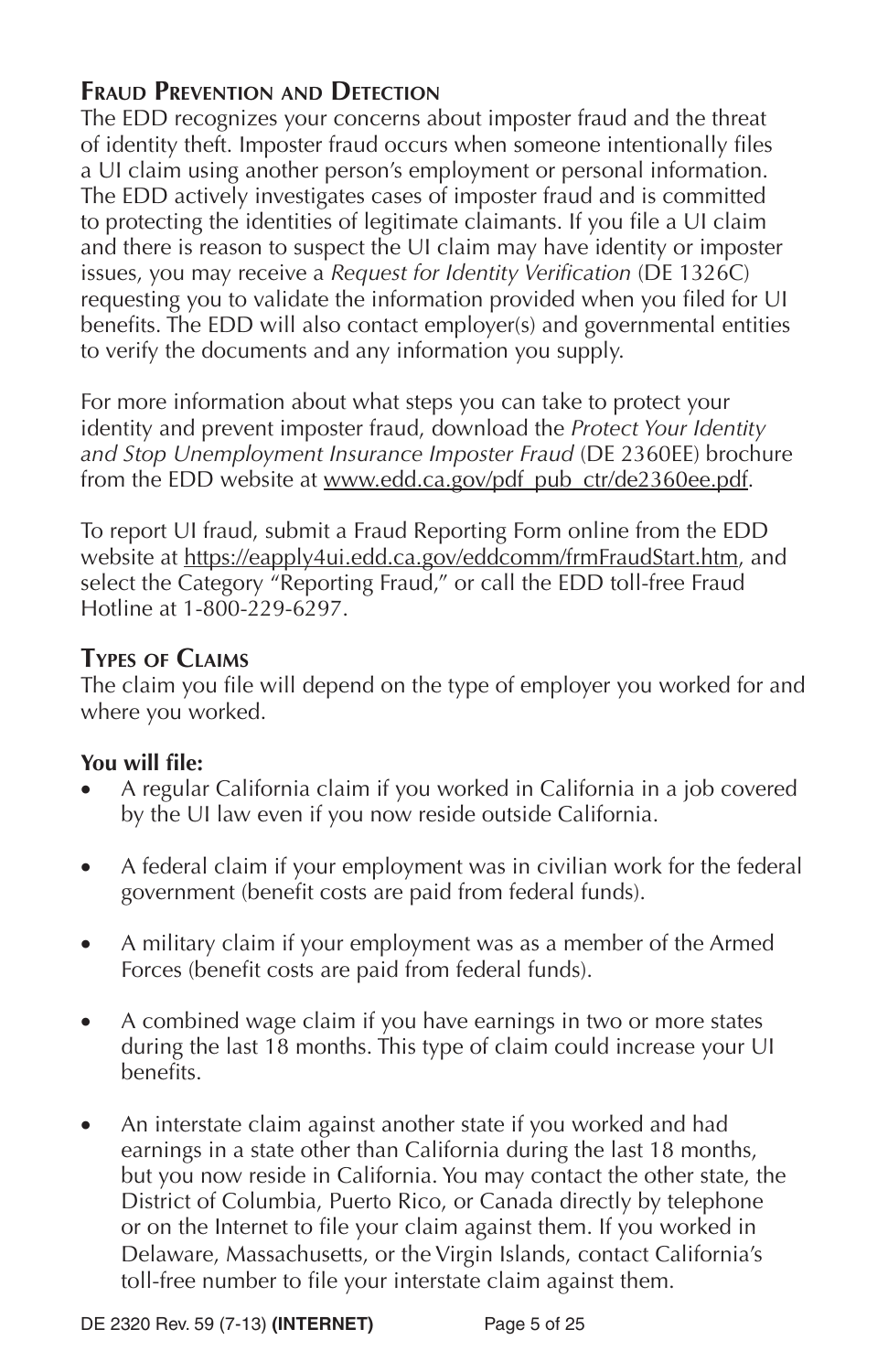### **BEGINNING DATE OF CLAIM**

The benefit year of your claim begins on the Sunday of the week in which you file and ends Saturday, 52 weeks after you filed. During the benefit year of the claim you may certify for benefits on a biweekly basis and be paid UI benefits, if you are otherwise eligible. You will be paid unless you stop certifying for benefits for whatever reason or until the balance runs out, or the benefit year on the claim ends, or until you no longer meet all UI eligibility criteria, whichever comes first. You cannot file another new California claim until the benefit year of the claim ends, even if you have received all of your benefits and are still unemployed. If you have worked in another state during the last 18 months you may be entitled to a new claim in that state.

### **HOW YOUR UI BENEFITS ARE DETERMINED**

Your UI weekly benefit, called the Weekly Benefit Amount and the total benefits available in your claim, called your Maximum Benefit Amount, are both based on the wages you earned in the base period of your claim. Your base period is a 12-month period of time. Each base period has four quarters of three months each. There are two types of base periods that may be used to establish a claim: The **Standard Base Period** and the **Alternate Base Period**. For more information regarding the two types of base periods, see the following explanations.

#### **Standard Base Period**

The **Standard Base Period** is the **FIRST** four of the last five completed calendar quarters prior to the beginning date of the claim.

For information on what your **Standard** Base Period may be when you file your claim, refer to the chart below. The shaded area represents the base period. The non-shaded area represents the month when the claim is filed.

| OCT        | <b>JAN</b> | <b>APR</b>      | <b>JULY</b>      |            | <b>JAN</b> |             |             | If your    |            |
|------------|------------|-----------------|------------------|------------|------------|-------------|-------------|------------|------------|
| <b>NOV</b> | <b>FEB</b> | <b>MAY</b>      | <b>AUG</b>       |            | <b>FEB</b> |             |             | claim      |            |
| <b>DEC</b> | <b>MAR</b> | <b>JUNESEPT</b> |                  |            | MAR        |             |             |            | begins in: |
|            | <b>JAN</b> | <b>APR</b>      | <b>JULY</b>      | OCT        |            | <b>APR</b>  |             |            |            |
|            | <b>FEB</b> | <b>MAY</b>      | <b>AUG</b>       | <b>NOV</b> |            | MAY         |             |            |            |
|            | MAR        |                 | <b>JUNESEPTI</b> | <b>DEC</b> |            | JUNE        |             |            |            |
|            |            | <b>APR</b>      | JULY             | <b>OCT</b> | <b>JAN</b> |             | <b>JULY</b> |            |            |
|            |            | <b>MAY</b>      | <b>AUG</b>       | <b>NOV</b> | <b>FEB</b> |             | <b>AUG</b>  |            |            |
|            |            |                 | <b>JUNESEPTI</b> | <b>DEC</b> | MAR        |             | <b>SEPT</b> |            |            |
|            |            |                 | JULY             | <b>OCT</b> | <b>JAN</b> | <b>APR</b>  |             | <b>OCT</b> |            |
|            |            |                 | <b>AUG</b>       | <b>NOV</b> | <b>FEB</b> | MAY         |             | NOV        |            |
|            |            |                 | <b>SEPT</b>      | <b>DEC</b> | <b>MAR</b> | <b>JUNE</b> |             | <b>DEC</b> |            |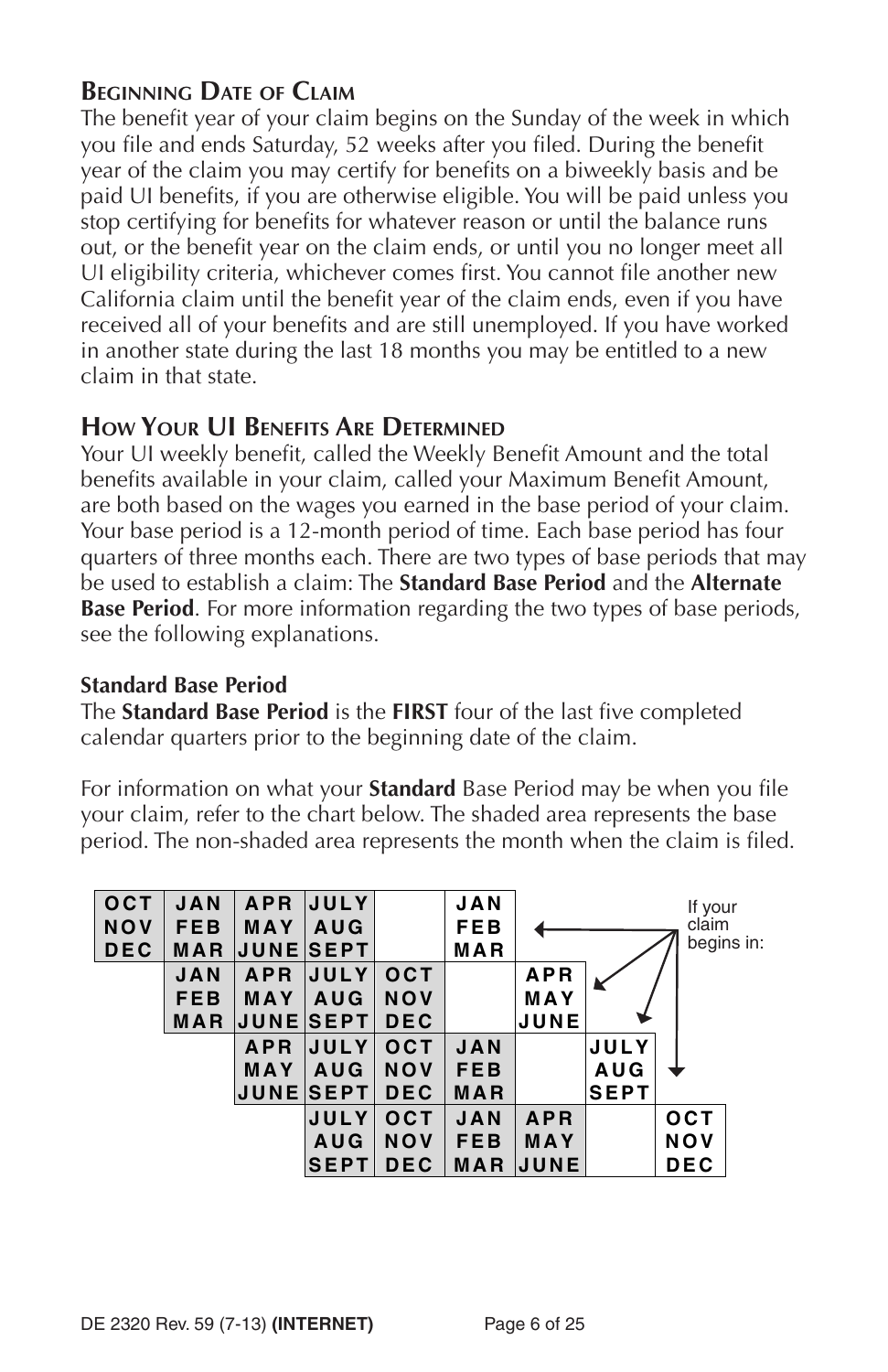### **Alternate Base Period**

If you do not have sufficient wages in the Standard Base Period to establish a claim, the EDD will consider whether you qualify to file a claim using the Alternate Base Period. The Alternate Base Period can **only** be used to file a UI claim when there are not enough wages earned in the Standard Base Period to file a monetarily valid UI claim.

The **Alternate Base Period** is the **LAST** four completed calendar quarters prior to the beginning date of the claim.

For information on what your **Alternate** Base Period<sup>\*</sup> may be when you file your claim, refer to the chart below. The shaded area represents the base period. The non-shaded area represents the month when the claim is filed.



**\*A claim can only be fi led using the Alternate Base Period when there are not enough wages earned in the Standard Base Period to fi le a valid claim.**

### **HOW MUCH UI PAYS**

For your claim to be valid, you must have at least \$1,300 in earnings in one quarter of your base period or at least \$900 in earnings in the highest quarter and total base period earnings of 1.25 times your high quarter earnings. You can receive a minimum of \$40 to a maximum of \$450 a week. The quarter in which you were paid the highest wages determines the weekly benefit amount you will receive. The Maximum Benefit Amount is 26 times the weekly benefit amount or one-half of the total base period wages, whichever is less. The following table will help you figure your award: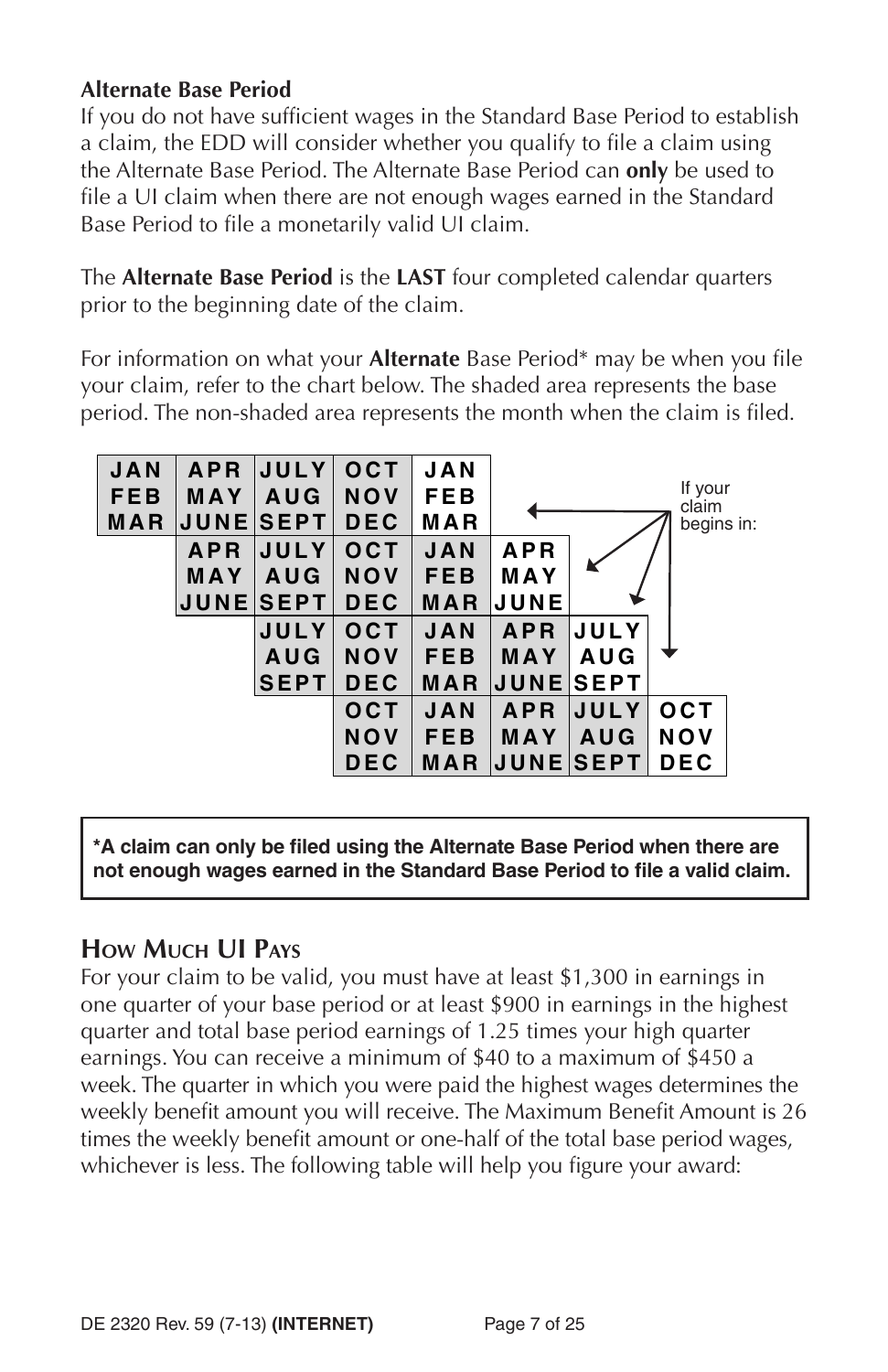#### **Unemployment Insurance Benefit Table For New Claims With a Beginning Date of January 2, 2005 or After**

| Amount of                                                          | Weekly  |          | Amount of                        | Weekly  | Amount of                         | Weekly  |
|--------------------------------------------------------------------|---------|----------|----------------------------------|---------|-----------------------------------|---------|
| Wages in                                                           | Benefit |          | Wages in                         | Benefit | Wages in                          | Benefit |
| Highest Quarter                                                    | Amount  |          | <b>Highest Quarter</b>           | Amount  | <b>Highest Quarter</b>            | Amount  |
| $900.00 -$<br>948.99  \$40                                         |         |          | $$2,210.01 - 2,236.00 \dots $86$ |         | $$3,406.01 - 3,432.00 \dots $132$ |         |
| \$<br>974.99  41<br>$949.00 -$                                     |         |          | $2,236.01 - 2,262.00 \dots 87$   |         | $3,432.01 - 3,458.00 \ldots 133$  |         |
|                                                                    |         |          | $2,262.01 - 2,288.00 \dots 88$   |         | $3,458.01 - 3,484.00 \ldots 134$  |         |
| $975.00 - 1,000.99 \dots .42$                                      |         |          | $2,288.01 - 2,314.00 \dots 89$   |         | $3,484.01 - 3,510.00 \ldots 135$  |         |
| $1,001.00 - 1,026.99 \ldots .43$                                   |         |          | $2,314.01 - 2,340.00 \dots 90$   |         | $3,510.01 - 3,536.00 \ldots 136$  |         |
| $1,027.00 - 1,052.99 \ldots$ 44                                    |         |          | $2,340.01 - 2,366.00 \dots 91$   |         | $3,536.01 - 3,562.00 \ldots 137$  |         |
| $1,053.00 - 1,078.99 \ldots$ 45<br>$1,079.00 - 1,117.99 \ldots$ 46 |         |          | $2,366.01 - 2,392.00 \dots 92$   |         | $3,562.01 - 3,588.00 \ldots$ 138  |         |
| $1,118.00 - 1,143.99 \ldots$ 47                                    |         |          | $2,392.01 - 2,418.00 \dots 93$   |         | $3,588.01 - 3,614.00 \ldots 139$  |         |
|                                                                    |         |          | $2,418.01 - 2,444.00 \dots 94$   |         | $3,614.01 - 3,640.00 \ldots 140$  |         |
| $1,144.00 - 1,169.99 \ldots$ 48                                    |         | 2,444.01 | $-2,470.00$ 95                   |         | $3,640.01 - 3,666.00 \ldots$ 141  |         |
| $1,170.00 - 1,195.99 \ldots$ 49                                    |         |          | $2,470.01 - 2,496.00 \dots 96$   |         | $3,666.01 - 3,692.00 \ldots 142$  |         |
| $1,196.00 - 1,221.99 \ldots 50$                                    |         | 2,496.01 | $-2,522.00$ 97                   |         | $3,692.01 - 3,718.00 \ldots$ 143  |         |
| $1,222.00 - 1,247.99 \ldots .51$                                   |         | 2,522.01 | $-2,548.00 \dots 98$             |         | $3,718.01 - 3,744.00 \ldots$ 144  |         |
| $1,248.00 - 1,286.99 \ldots 52$                                    |         |          |                                  |         | $3,744.01 - 3,770.00 \dots 145$   |         |
| $1,287.00 - 1,312.99 \ldots .53$                                   |         | 2,548.01 | $-2,574.00$ 99                   |         |                                   |         |
| $1,313.00 - 1,338.99 \ldots .54$                                   |         | 2,574.01 | $-2,600.00 \dots 100$            |         | $3,770.01 - 3,796.00 \ldots 146$  |         |
| $1,339.00 - 1,364.99 \ldots .55$                                   |         | 2,600.01 | $-2,626.00 \dots 101$            |         | $3,796.01 - 3,822.00 \ldots$ 147  |         |
| $1,365.00 - 1,403.99 \ldots .56$                                   |         | 2,626.01 | $-2,652.00 \dots 102$            |         | $3,822.01 - 3,848.00 \ldots$ 148  |         |
| $1,404.00 - 1,429.99 \ldots .57$                                   |         | 2,652.01 | $-2,678.00 \ldots 103$           |         | $3,848.01 - 3,874.00 \ldots$ 149  |         |
| $1,430.00 - 1,455.99 \ldots .58$                                   |         | 2,678.01 | $-2,704.00 \ldots 104$           |         | $3,874.01 - 3,900.00 \dots 150$   |         |
| $1,456.00 - 1,494.99 \ldots .59$                                   |         | 2,704.01 | $-2,730.00 \ldots 105$           |         | $3,900.01 - 3,926.00 \ldots 151$  |         |
| $1,495.00 - 1,520.99 \dots 60$                                     |         | 2,730.01 | $-2,756.00 \ldots 106$           |         | $3,926.01 - 3,952.00 \dots 152$   |         |
| $1,521.00 - 1,546.99 \ldots$ 61                                    |         | 2,756.01 | $-2,782.00 \ldots 107$           |         | $3,952.01 - 3,978.00 \dots 153$   |         |
| $1,547.00 - 1,585.99 \dots 62$                                     |         | 2,782.01 | $-2,808.00 \ldots 108$           |         | $3,978.01 - 4,004.00 \ldots 154$  |         |
| $1,586.00 - 1,611.99 \ldots$ 63                                    |         | 2,808.01 | $-2,834.00 \ldots 109$           |         | $4,004.01 - 4,030.00 \ldots$ 155  |         |
| $1,612.00 - 1,637.99 \ldots .64$                                   |         | 2,834.01 | $-2,860.00 \dots 110$            |         | $4,030.01 - 4,056.00 \ldots 156$  |         |
| $1,638.00 - 1,676.99 \ldots .65$                                   |         | 2,860.01 | $-2,886.00 \ldots 111$           |         | $4,056.01 - 4,082.00 \ldots 157$  |         |
| $1,677.00 - 1,702.99 \ldots 66$                                    |         | 2,886.01 | $-2,912.00 \ldots 112$           |         | $4,082.01 - 4,108.00 \ldots 158$  |         |
| $1,703.00 - 1,741.99 \ldots 67$                                    |         | 2,912.01 | $-2,938.00 \ldots 113$           |         | $4,108.01 - 4,134.00 \ldots 159$  |         |
| $1,742.00 - 1,767.99 \ldots$ 68                                    |         | 2,938.01 | $-2,964.00 \ldots 114$           |         | $4,134.01 - 4,160.00 \ldots 160$  |         |
| $1,768.00 - 1,806.99 \ldots$ 69                                    |         | 2,964.01 | $-2,990.00 \dots 115$            |         | $4,160.01 - 4,186.00 \ldots 161$  |         |
| $1,807.00 - 1,832.99 \dots 70$                                     |         | 2,990.01 | $-3,016.00$ 116                  |         | $4,186.01 - 4,212.00 \ldots 162$  |         |
| $1,833.00 - 1,846.00 \ldots .71$                                   |         | 3,016.01 | $-3,042.00 \ldots 117$           |         | $4,212.01 - 4,238.00 \ldots 163$  |         |
| $-1,872.00 \dots 72$<br>1,846.01                                   |         | 3,042.01 | $-3,068.00$ 118                  |         | $4,238.01 - 4,264.00 \ldots 164$  |         |
| $-1,898.00$ 73<br>1,872.01                                         |         | 3,068.01 | $-3,094.00$ 119                  |         | $4,264.01 - 4,290.00 \ldots 165$  |         |
| $-1,924.00$ 74<br>1,898.01                                         |         | 3,094.01 | $-3,120.00$ 120                  |         | $4,290.01 - 4,316.00 \ldots 166$  |         |
| $-1,950.00$ 75<br>1,924.01                                         |         |          | $3,120.01 - 3,146.00 \ldots 121$ |         | 4,316.01 - 4,342.00  167          |         |
| $-1,976.00$ 76<br>1,950.01                                         |         |          | $3,146.01 - 3,172.00 \ldots 122$ |         | $4,342.01 - 4,368.00 \ldots 168$  |         |
| $-2,002.00$ 77<br>1,976.01                                         |         |          | $3,172.01 - 3,198.00 \ldots 123$ |         | $4,368.01 - 4,394.00 \ldots 169$  |         |
| $-2,028.00$ 78<br>2,002.01                                         |         | 3,198.01 | $-3,224.00 \ldots 124$           |         | 4,394.01 - 4,420.00  170          |         |
| $-2,054.00$ 79<br>2,028.01                                         |         |          | $3,224.01 - 3,250.00 \dots 125$  |         | $4,420.01 - 4,446.00 \ldots 171$  |         |
| $-2,080.00$ 80<br>2,054.01                                         |         |          | $3,250.01 - 3,276.00 \ldots 126$ |         | $4,446.01 - 4,472.00 \ldots 172$  |         |
| $-2,106.00$ 81<br>2,080.01                                         |         |          | $3,276.01 - 3,302.00 \ldots 127$ |         | $4,472.01 - 4,498.00 \ldots 173$  |         |
| $-2,132.00 \ldots 82$<br>2,106.01                                  |         | 3,302.01 | $-3,328.00 \ldots 128$           |         | 4,498.01 - 4,524.00  . 174        |         |
| $2,132.01 - 2,158.00 \ldots$ 83                                    |         |          | $3,328.01 - 3,354.00 \dots 129$  |         | $4,524.01 - 4,550.00 \ldots$ 175  |         |
| $2,158.01 - 2,184.00 \ldots 84$                                    |         |          | $3,354.01 - 3,380.00 \dots 130$  |         | $4,550.01 - 4,576.00 \ldots 176$  |         |
| $2,184.01 - 2,210.00 \ldots 85$                                    |         |          | $3,380.01 - 3,406.00 \dots 131$  |         | $4,576.01 - 4,602.00 \ldots 177$  |         |
|                                                                    |         |          |                                  |         |                                   |         |

DE 2320 Rev. 59 (7-13) **(INTERNET)** Page 8 of 25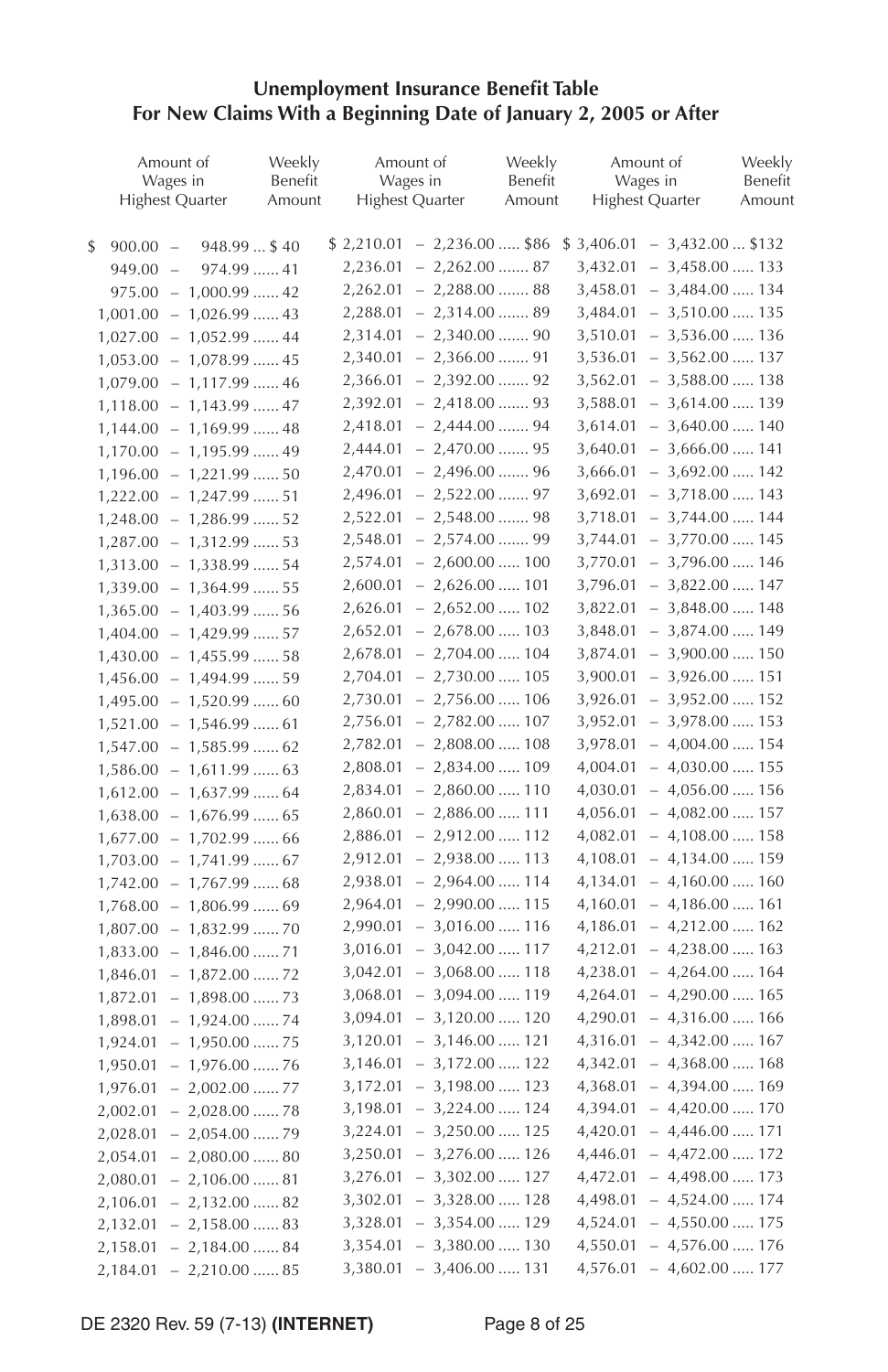#### **Unemployment Insurance Benefit Table For New Claims With a Beginning Date of January 2, 2005 or After**

| Amount of       | Weekly                           | Amount of              | Weekly                                                              | Amount of                    | Weekly                           |
|-----------------|----------------------------------|------------------------|---------------------------------------------------------------------|------------------------------|----------------------------------|
| Wages in        | Benefit                          | Wages in               | Benefit                                                             | Wages in                     | Benefit                          |
| Highest Quarter | Amount                           | <b>Highest Quarter</b> | Amount                                                              | <b>Highest Quarter</b>       | Amount                           |
|                 | $$4,602.01 - 4,628.00  $178$     |                        | $$5,798.01 - 5,824.00  $224$                                        | $$6,994.01 -$                | 7,020.00  \$270                  |
|                 | $4,628.01 - 4,654.00 \ldots 179$ | $5,824.01 -$           | 5,850.00  225                                                       | $7,020.01 -$                 | 7,046.00  271                    |
|                 | $4,654.01 - 4,680.00 \dots 180$  | $5,850.01 -$           | 5,876.00  226                                                       | $7,046.01 -$                 |                                  |
|                 | $4,680.01 - 4,706.00 \dots 181$  | $5,876.01 -$           | 5,902.00  227                                                       | $7,072.01 -$                 | 7,072.00  272<br>7,098.00  273   |
|                 | $4,706.01 - 4,732.00 \ldots 182$ |                        | $5,902.01 - 5,928.00 \dots 228$                                     | $7,098.01 -$                 |                                  |
|                 | $4,732.01 - 4,758.00 \ldots 183$ |                        | $5,928.01 - 5,954.00 \dots 229$                                     |                              | 7,124.00  274                    |
|                 | $4,758.01 - 4,784.00 \ldots 184$ |                        | $5,954.01 - 5,980.00 \dots 230$                                     | $7,124.01 -$<br>$7,150.01 -$ | 7,150.00  275                    |
|                 | $4,784.01 - 4,810.00 \ldots 185$ |                        | $5,980.01 - 6,006.00 \dots 231$                                     |                              | 7,176.00  276                    |
|                 |                                  |                        |                                                                     | $7,176.01 -$                 | 7,202.00  277                    |
|                 | $4,810.01 - 4,836.00 \ldots 186$ |                        | $6,006.01 - 6,032.00 \ldots 232$                                    | $7,202.01 -$                 | 7,228.00  278                    |
|                 | $4,836.01 - 4,862.00 \ldots 187$ |                        | $6,032.01 - 6,058.00 \ldots 233$                                    | $7,228.01 -$                 | 7,254.00  . 279                  |
|                 | $4,862.01 - 4,888.00 \ldots 188$ |                        | $6,058.01 - 6,084.00 \ldots 234$                                    | $7,254.01 -$                 | 7,280.00  280                    |
|                 | 4,888.01 - 4,914.00  . 189       |                        | $6,084.01 - 6,110.00 \ldots 235$                                    | $7,280.01 -$                 | 7,306.00  281                    |
|                 | $4,914.01 - 4,940.00 \dots 190$  |                        | $6,110.01 - 6,136.00 \ldots 236$                                    | $7,306.01 -$                 | 7,332.00  282                    |
|                 | $4,940.01 - 4,966.00 \dots 191$  |                        | $6,136.01 - 6,162.00 \ldots 237$                                    | $7,332.01 -$                 | 7,358.00  283                    |
|                 | $4,966.01 - 4,992.00 \dots 192$  |                        | $6,162.01 - 6,188.00 \ldots 238$                                    |                              | $7,358.01 - 7,384.00 \ldots 284$ |
|                 | $4,992.01 - 5,018.00 \ldots 193$ |                        | $6,188.01 - 6,214.00 \ldots 239$                                    | $7,384.01 -$                 | 7,410.00  285                    |
|                 | $5,018.01 - 5,044.00 \ldots 194$ | $6,214.01 -$           | $6,240.00$ 240                                                      | $7,410.01 -$                 | 7,436.00  286                    |
| $5,044.01 -$    | 5,070.00  195                    | $6,240.01 -$           | $6,266.00 \ldots 241$                                               | $7,436.01 -$                 | 7,462.00  287                    |
| $5,070.01 -$    | 5,096.00  196                    | $6,266.01 -$           | 6,292.00  242                                                       | $7,462.01 -$                 | 7,488.00  288                    |
| $5,096.01 -$    | 5,122.00  197                    | $6,292.01 -$           | 6,318.00  243                                                       | $7,488.01 -$                 | 7,514.00  289                    |
|                 | $5,122.01 - 5,148.00 \ldots 198$ |                        | $6,318.01 - 6,344.00 \ldots$ 244                                    |                              | 7,514.01 - 7,540.00  . 290       |
| $5,148.01 -$    | 5,174.00  199                    |                        | $6,344.01 - 6,370.00 \ldots 245$                                    | $7,540.01 -$                 | 7,566.00  291                    |
|                 | $5,174.01 - 5,200.00 \dots 200$  |                        | $6,370.01 - 6,396.00 \ldots 246$                                    | $7,566.01 -$                 | 7,592.00  292                    |
| $5,200.01 -$    | 5,226.00  201                    |                        | $6,396.01 - 6,422.00 \dots 247$                                     | $7,592.01 -$                 | 7,618.00  293                    |
|                 | $5,226.01 - 5,252.00 \dots 202$  |                        | $6,422.01 - 6,448.00 \ldots$ 248                                    | $7,618.01 -$                 | 7,644.00  294                    |
| $5,252.01 -$    | 5,278.00  203                    |                        | $6,448.01 - 6,474.00 \ldots 249$                                    | $7,644.01 -$                 | 7,670.00  295                    |
| $5,278.01 -$    | 5,304.00  204                    |                        | $6,474.01 - 6,500.00 \dots 250$                                     | $7,670.01 -$                 | 7,696.00  296                    |
| $5,304.01 -$    | 5,330.00  205                    |                        | $6,500.01 - 6,526.00 \ldots 251$                                    | $7,696.01 -$                 | 7,722.00  297                    |
| $5,330.01 -$    | 5,356.00  206                    |                        | $6,526.01 - 6,552.00 \ldots 252$                                    | $7,722.01 -$                 | 7,748.00  298                    |
| $5,356.01 -$    | 5,382.00  207                    |                        | $6,552.01 - 6,578.00 \ldots 253$                                    | $7,748.01 -$                 | 7,774.00  299                    |
| $5,382.01 -$    | 5,408.00  208                    |                        | $6,578.01 - 6,604.00 \ldots 254$                                    | 7,774.01 -                   | 7,800.00  300                    |
| $5,408.01 -$    | 5,434.00  209                    |                        | $6,604.01 - 6,630.00 \ldots 255$                                    | $7,800.01 -$                 | 7,826.00  301                    |
| $5,434.01 -$    | $5,460.00 \dots 210$             |                        | $6,630.01 - 6,656.00 \ldots 256$                                    | $7,826.01 -$                 | 7,852.00  302                    |
| $5,460.01 -$    | 5,486.00  211                    | $6,656.01 -$           | $6,682.00 \ldots 257$                                               | $7,852.01 -$                 | 7,878.00  303                    |
| $5,486.01 -$    | 5,512.00  212                    |                        | $6,682.01 - 6,708.00 \ldots 258$                                    | $7,878.01 -$                 | 7,904.00  304                    |
| $5,512.01 -$    | 5,538.00  213                    |                        | $6,708.01 - 6,734.00 \ldots 259$                                    | $7,904.01 -$                 | 7,930.00  305                    |
| $5,538.01 -$    | 5,564.00  214                    |                        | $6,734.01 - 6,760.00 \dots 260$                                     | $7,930.01 -$                 | 7,956.00  306                    |
| $5,564.01 -$    | 5,590.00  215                    |                        | $6,760.01 - 6,786.00 \ldots 261$                                    | $7,956.01 -$                 | 7,982.00  307                    |
| $5,590.01 -$    | $5,616.00 \dots 216$             |                        | $6,786.01 - 6,812.00 \ldots 262$                                    |                              | $7,982.01 - 8,008.00 \dots 308$  |
| $5,616.01 -$    | 5,642.00  217                    |                        | $6,812.01 - 6,838.00 \ldots 263$                                    |                              | $8,008.01 - 8,034.00 \ldots 309$ |
| $5,642.01 -$    | 5,668.00  218                    |                        | $6,838.01 - 6,864.00 \ldots 264$                                    |                              | $8,034.01 - 8,060.00 \ldots$ 310 |
| $5,668.01 -$    | 5,694.00  219                    |                        | $6,864.01 - 6,890.00 \dots 265$                                     |                              | $8,060.01 - 8,086.00 \ldots$ 311 |
| $5,694.01 -$    | 5,720.00  220                    |                        | $6,890.01 - 6,916.00 \ldots 266$                                    |                              |                                  |
| $5,720.01 -$    | 5,746.00  221                    |                        |                                                                     |                              | $8,086.01 - 8,112.00 \ldots 312$ |
| $5,746.01 -$    | 5,772.00  222                    |                        | $6,916.01 - 6,942.00 \ldots 267$<br>$6,942.01 - 6,968.00 \dots 268$ |                              | $8,112.01 - 8,138.00 \ldots$ 313 |
|                 |                                  |                        |                                                                     |                              | $8,138.01 - 8,164.00 \ldots$ 314 |
| $5,772.01 -$    | 5,798.00  223                    |                        | $6,968.01 - 6,994.00 \ldots 269$                                    | $8,164.01 -$                 | 8,190.00  315                    |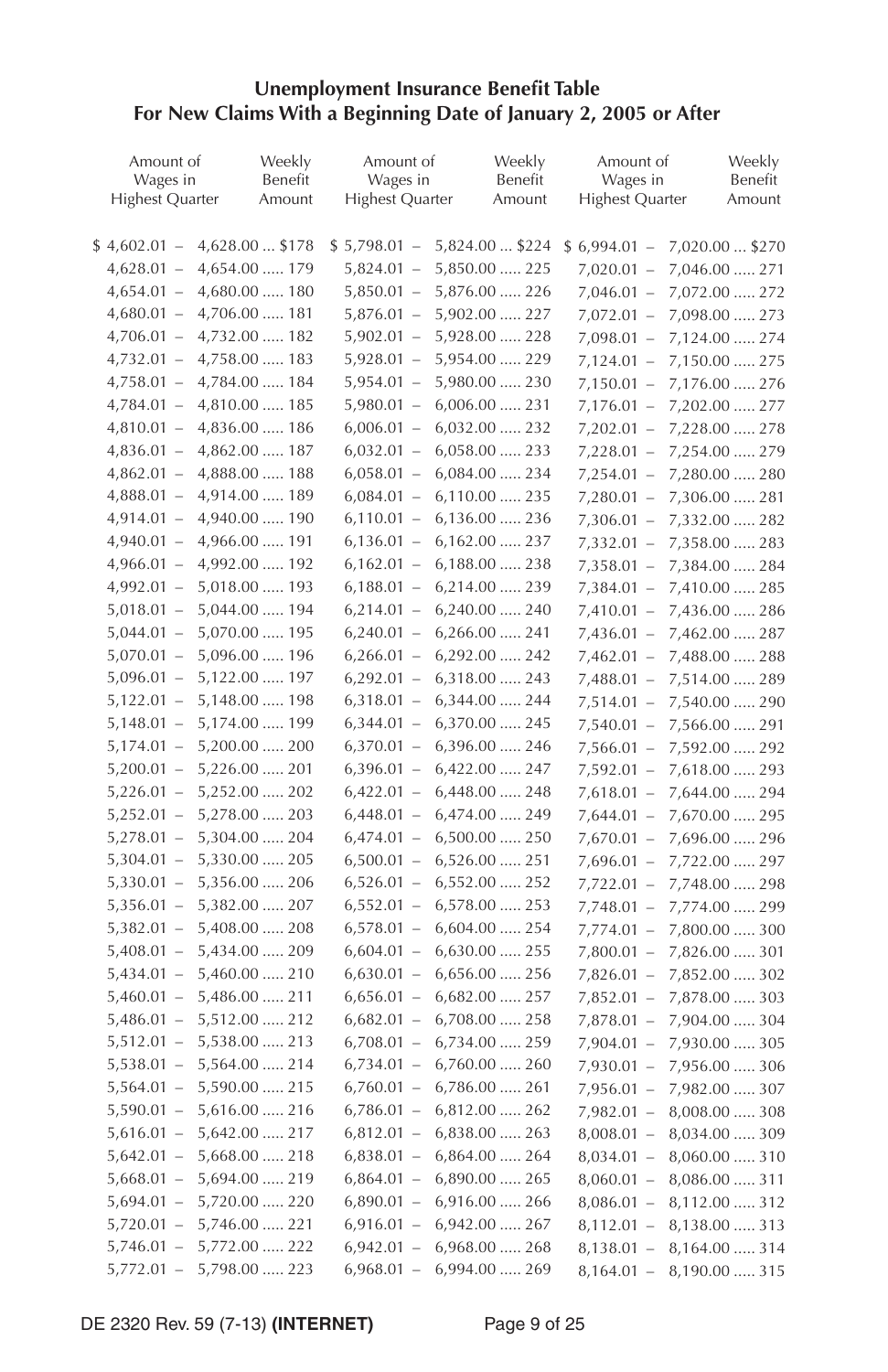#### **Unemployment Insurance Benefit Table For New Claims With a Beginning Date of January 2, 2005 or After**

| Amount of<br>Wages in<br>Highest Quarter | Weekly<br>Benefit<br>Amount | Amount of<br>Wages in<br><b>Highest Quarter</b> | Weekly<br>Benefit<br>Amount          | Amount of<br>Wages in<br><b>Highest Quarter</b> | Weekly<br>Benefit<br>Amount |
|------------------------------------------|-----------------------------|-------------------------------------------------|--------------------------------------|-------------------------------------------------|-----------------------------|
| $$8,190.01 -$<br>8,216.00  \$316         |                             | $$9,386.01 -$                                   | 9,412.00  \$362                      | $$10,582.01 - 10,608.00  $408$                  |                             |
| 8,242.00  317<br>$8,216.01 -$            |                             | $9,412.01 -$                                    | 9,438.00  363                        | $10,608.01 - 10,634.00 \ldots$ . 409            |                             |
| 8,268.00  318<br>$8,242.01 -$            |                             | $9,438.01 -$                                    | 9,464.00  364                        | $10,634.01 - 10,660.00 \ldots$ . 410            |                             |
| $8,268.01 - 8,294.00 \dots 319$          |                             | $9,464.01 -$                                    | 9,490.00  365                        | $10,660.01 - 10,686.00 \ldots$ . 411            |                             |
| $8,294.01 - 8,320.00 \dots 320$          |                             | $9,490.01 -$                                    | 9,516.00  366                        | $10,686.01 - 10,712.00 \ldots$ . 412            |                             |
| $8,320.01 - 8,346.00 \ldots 321$         |                             | $9,516.01 -$                                    | 9,542.00  367                        | $10,712.01 - 10,738.00 \ldots$ . 413            |                             |
| $8,346.01 - 8,372.00 \ldots 322$         |                             | $9,542.01 -$                                    | 9,568.00  368                        | $10,738.01 - 10,764.00 \ldots$ . 414            |                             |
| $8,372.01 -$<br>8,398.00  323            |                             | $9,568.01 -$                                    | 9,594.00  369                        | $10,764.01 - 10,790.00 \ldots$ . 415            |                             |
| 8,424.00  324<br>$8,398.01 -$            |                             | $9,594.01 -$                                    | 9,620.00  370                        | $10,790.01 - 10,816.00 \ldots$ . 416            |                             |
| 8,450.00  325<br>$8,424.01 -$            |                             | $9,620.01 -$                                    | 9,646.00  371                        | $10,816.01 - 10,842.00 \ldots$ . 417            |                             |
| 8,476.00  326<br>$8,450.01 -$            |                             | $9,646.01 -$                                    | 9,672.00  372                        | $10,842.01 - 10,868.00 \ldots$ . 418            |                             |
| $8,476.01 -$<br>8,502.00  327            |                             | $9,672.01 -$                                    | 9,698.00  373                        | $10,868.01 - 10,894.00 \ldots$ . 419            |                             |
| 8,528.00  328<br>$8,502.01 -$            |                             | $9,698.01 -$                                    | 9,724.00  374                        | $10,894.01 - 10,920.00 \dots 420$               |                             |
| 8,554.00  329<br>$8,528.01 -$            |                             | $9,724.01 -$                                    | 9,750.00  375                        | $10,920.01 - 10,946.00 \ldots$ . 421            |                             |
| $8,554.01 -$<br>8,580.00  330            |                             | $9,750.01 -$                                    | 9,776.00  376                        | $10,946.01 - 10,972.00 \ldots$ . 422            |                             |
| $8,580.01 -$<br>8,606.00  331            |                             | $9,776.01 -$                                    | 9,802.00  377                        | $10,972.01 - 10,998.00 \dots$ 423               |                             |
| 8,632.00  332<br>$8,606.01 -$            |                             | $9,802.01 -$                                    | 9,828.00  378                        | $10,998.01 - 11,024.00 \ldots$ . 424            |                             |
| $8,632.01 -$<br>8,658.00  333            |                             | $9,828.01 -$                                    | 9,854.00  379                        | $11,024.01 - 11,050.00 \ldots$ . 425            |                             |
| $8,658.01 -$<br>8,684.00  334            |                             | $9,854.01 -$                                    | 9,880.00  380                        | $11,050.01 - 11,076.00 \ldots$ 426              |                             |
| $8,684.01 -$<br>8,710.00  335            |                             |                                                 | $9,880.01 - 9,906.00 \dots 381$      | $11,076.01 - 11,102.00 \ldots 427$              |                             |
| 8,736.00  336<br>$8,710.01 -$            |                             |                                                 | $9,906.01 - 9,932.00 \dots 382$      | $11,102.01 - 11,128.00 \ldots$ . 428            |                             |
| $8,736.01 -$<br>8,762.00  337            |                             |                                                 | $9,932.01 - 9,958.00 \dots 383$      | $11,128.01 - 11,154.00 \ldots$ 429              |                             |
| $8,762.01 -$<br>8,788.00  338            |                             |                                                 | $9,958.01 - 9,984.00 \dots 384$      | $11,154.01 - 11,180.00 \ldots$ 430              |                             |
| 8,814.00  339<br>$8,788.01 -$            |                             |                                                 | $9,984.01 - 10,010.00 \dots 385$     | $11,180.01 - 11,206.00 \ldots$ . 431            |                             |
| 8,840.00  340<br>$8,814.01 -$            |                             |                                                 | $10,010.01 - 10,036.00 \ldots$ 386   | $11,206.01 - 11,232.00 \ldots$ . 432            |                             |
| 8,866.00  341<br>$8,840.01 -$            |                             |                                                 | $10,036.01 - 10,062.00 \ldots$ 387   | $11,232.01 - 11,258.00 \ldots$ . 433            |                             |
| 8,892.00  342<br>$8,866.01 -$            |                             |                                                 | $10,062.01 - 10,088.00 \ldots$ 388   | $11,258.01 - 11,284.00 \ldots$ 434              |                             |
| 8,918.00  343<br>$8,892.01 -$            |                             |                                                 | $10,088.01 - 10,114.00 \ldots$ 389   | $11,284.01 - 11,310.00 \ldots$ . 435            |                             |
| 8,944.00  344<br>$8,918.01 -$            |                             |                                                 | $10,114.01 - 10,140.00 \ldots$ 390   | $11,310.01 - 11,336.00 \ldots$ 436              |                             |
| 8,970.00  345<br>$8,944.01 -$            |                             |                                                 | $10,140.01 - 10,166.00 \ldots$ 391   | $11,336.01 - 11,362.00 \ldots$ . 437            |                             |
| $8,970.01 -$<br>8,996.00  346            |                             |                                                 | $10,166.01 - 10,192.00 \ldots$ 392   | $11,362.01 - 11,388.00 \ldots$ . 438            |                             |
| $8,996.01 -$<br>9,022.00  347            |                             |                                                 | $10,192.01 - 10,218.00 \ldots$ 393   | $11,388.01 - 11,414.00 \ldots$ . 439            |                             |
| $9,022.01 -$<br>9,048.00  348            |                             |                                                 | $10,218.01 - 10,244.00 \ldots$ 394   | $11,414.01 - 11,440.00 \ldots$ . 440            |                             |
| $9,048.01 -$<br>9,074.00  349            |                             |                                                 | $10,244.01 - 10,270.00 \ldots$ 395   | $11,440.01 - 11,466.00 \ldots$ . 441            |                             |
| $9,074.01 -$<br>$9,100.00 \dots 350$     |                             |                                                 | $10,270.01 - 10,296.00 \ldots$ 396   | $11,466.01 - 11,492.00 \ldots$ . 442            |                             |
| 9,126.00  351<br>$9,100.01 -$            |                             |                                                 | $10,296.01 - 10,322.00 \ldots$ 397   | $11,492.01 - 11,518.00 \ldots$ . 443            |                             |
| $9,126.01 -$<br>9,152.00  352            |                             |                                                 | $10,322.01 - 10,348.00 \ldots$ 398   | $11,518.01 - 11,544.00 \ldots$ . 444            |                             |
| 9,178.00  353<br>$9,152.01 -$            |                             |                                                 | $10,348.01 - 10,374.00 \ldots$ 399   | $11,544.01 - 11,570.00 \ldots$ . 445            |                             |
| 9,204.00  354<br>$9,178.01 -$            |                             |                                                 | $10,374.01 - 10,400.00 \ldots$ . 400 | $11,570.01 - 11,596.00 \ldots$ . 446            |                             |
| $9,230.00 \dots 355$<br>$9,204.01 -$     |                             |                                                 | $10,400.01 - 10,426.00 \ldots 401$   | $11,596.01 - 11,622.00 \ldots$ . 447            |                             |
| 9,256.00  356<br>$9,230.01 -$            |                             |                                                 | $10,426.01 - 10,452.00 \ldots$ . 402 | $11,622.01 - 11,648.00 \ldots$ . 448            |                             |
| 9,282.00  357<br>$9,256.01 -$            |                             |                                                 | $10,452.01 - 10,478.00 \ldots$ . 403 | $11,648.01 - 11,674.00 \ldots$ . 449            |                             |
| 9,308.00  358<br>$9,282.01 -$            |                             |                                                 | $10,478.01 - 10,504.00 \ldots$ . 404 | $11,674.01 -$ and over  450                     |                             |
| $9,308.01 -$<br>9,334.00  359            |                             |                                                 | $10,504.01 - 10,530.00 \ldots$ . 405 |                                                 |                             |
| $9,334.01 -$<br>$9,360.00 \dots 360$     |                             |                                                 | $10,530.01 - 10,556.00 \ldots$ . 406 |                                                 |                             |
| $9,360.01 -$<br>9,386.00  361            |                             |                                                 | $10,556.01 - 10,582.00 \ldots$ . 407 |                                                 |                             |

DE 2320 Rev. 59 (7-13) **(INTERNET)** Page 10 of 25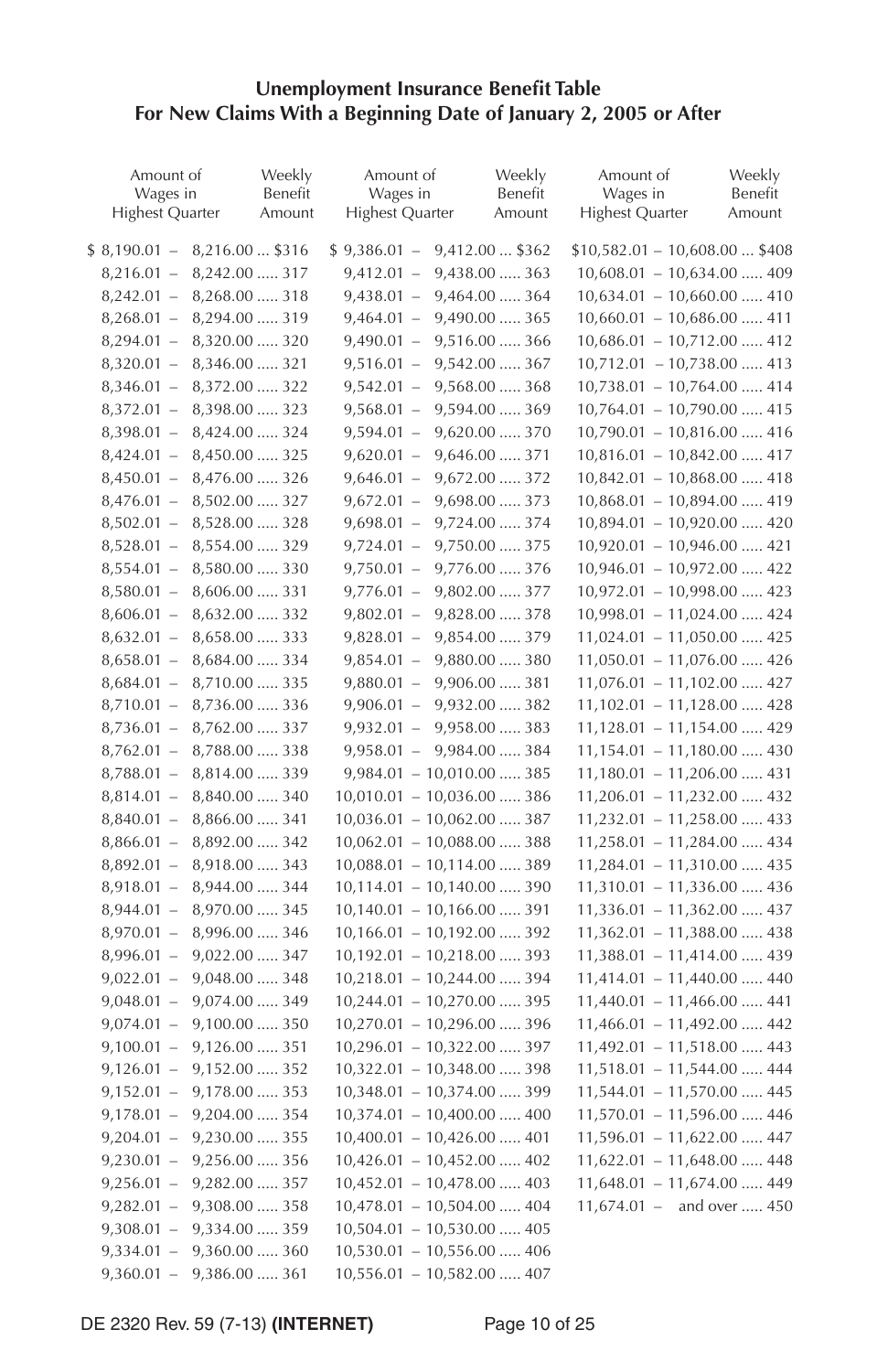# **WAITING PERIOD**

The first week after you file your claim is normally the waiting period and benefits cannot be paid for that week.

Do not wait to file because the waiting period is not paid. The waiting period cannot begin until the claim is filed and you certify for the waiting period week.

In order to serve a waiting period, you must certify for benefits using one of the following methods: EDD Web-Cert<sup>sM</sup>, EDD Tele-Cert<sup>sM</sup>, or submit a paper *Continued Claim Form*, DE 4581.

 $EDD$  Web-Cert<sup>sM</sup> is an online method which allows you to certify for your UI benefits on a biweekly basis through the EDD website at www.edd.ca.gov. For more information on EDD Web-Cert<sup>sм</sup>, visit http://www.edd.ca.gov/pdf\_pub\_ctr/de2334.pdf.

 $EDD$  Tele-Cert<sup>sM</sup> allows you to certify for your UI benefits on a biweekly basis over the phone by calling the toll-free EDD Automated Self-Service number, 1-866-333-4606, and using the automated Interactive Voice Response (IVR) system, or submitting a paper *Continued Claim Form*, DE 4581. For more information on EDD Tele-Cert<sup>™</sup>, visit http://www.edd.ca.gov/pdf\_pub\_ctr/de2335.pdf.

# **PAYMENTS**

- You must meet UI eligibility requirements.
- In order to show you meet the eligibility requirement, you must certify for benefits using one of the following methods: through the Internet using EDD Web-Cert<sup>sM</sup>, by telephone using EDD Tele-Cert<sup>sM</sup>, or by submitting a paper *Continued Claim Form*, DE 4581.
- Payments are issued after you certify for benefits using one of the three methods of certification.
- No payments are made in advance.
- The first payment on a new California claim will usually be issued within three weeks after filing.
- For interstate claims, first payment will be issued about three to four weeks after the other state receives your claim.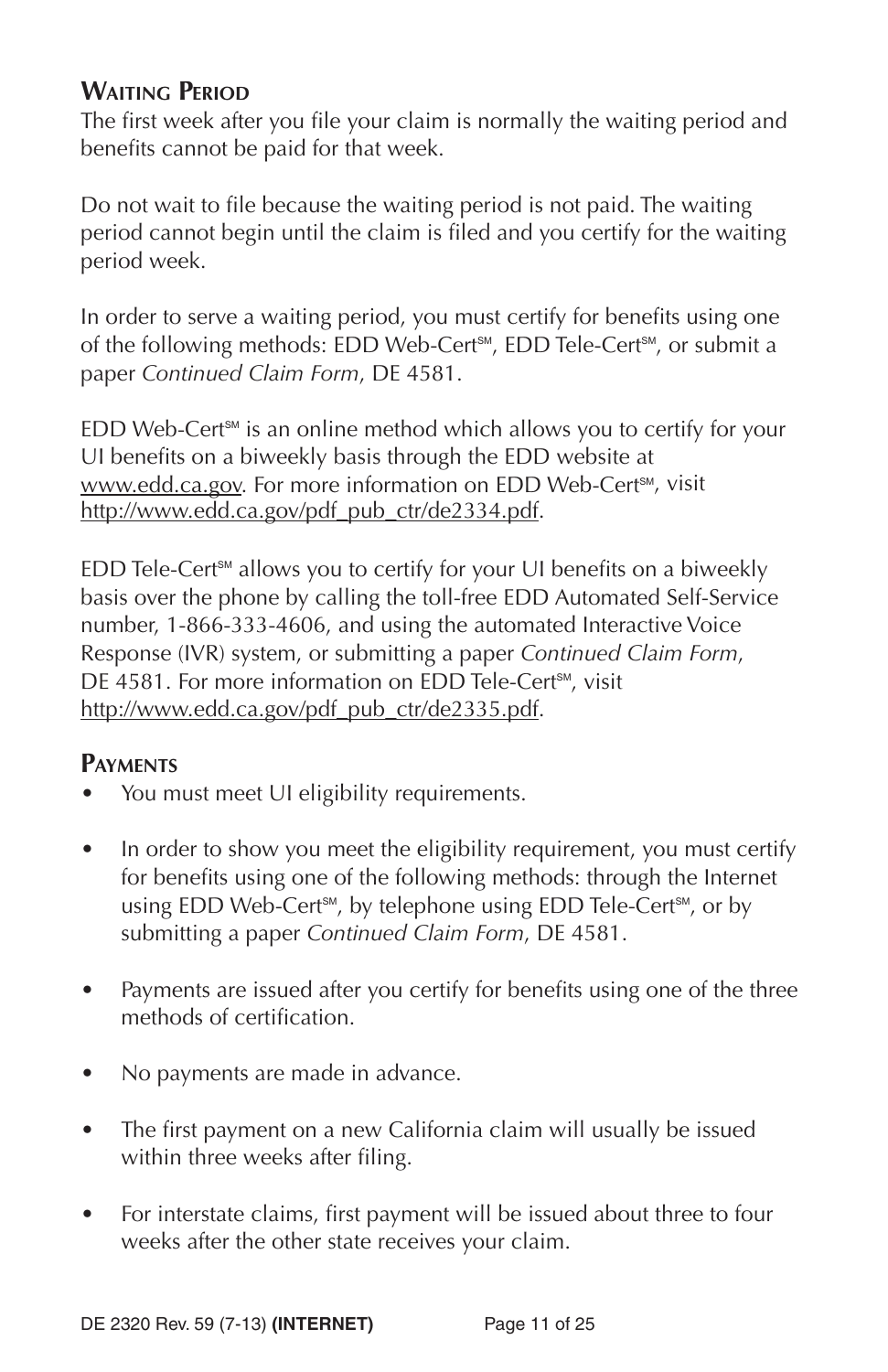• You will normally be paid by mail every two weeks. A new EDD Debit Card<sup>®M</sup> is issued when your first ∪I payment is issued. The card is valid for three years. Subsequent benefit payments are issued to the same card.

Eligibility requirements for UI benefits have not changed and claimants must continue to meet all eligibility requirements in order to receive payment. For more information on the EDD Debit Card<sup>®M</sup>, visit the website at www.edd.ca.gov/Unemployment.

### **REPORTING EARNINGS**

Report all income you receive, whether you worked in that week or not. Some types of income to report are:

| Piece work                       | Vacation pay               |
|----------------------------------|----------------------------|
| Idle time pay                    | In-lieu-of-notice pay      |
| Jury fees                        | <b>Bonuses</b>             |
| Commissions                      | <b>Tips</b>                |
| Witness fees                     | Self-employment income     |
| Reuse pay                        | Strike benefits/Picket pay |
| Holiday pay                      | Stand-by-pay               |
| <b>Holding Fees</b>              | Bereavement pay            |
| Residuals (ask for form DE 4005) | Back-pay award             |
| Paid sick leave                  | Workers' Compensation      |
| Pension, retirement, annuity     |                            |

**NOTE:** You must report board, lodging, meals, or any other payment you receive instead of money when you work. If you are unsure about how to report wages, contact the EDD.

# **PART-TIME WORK**

If you work less than full time, you may still be eligible for UI benefits. The first \$25 or 25 percent of your gross total earnings for the week (whichever is greater) will not be counted. The amount remaining will be deducted from your weekly benefit amount. For example:

Your weekly benefit amount is \$50. You earn \$30. You must report the \$30, however, the first \$25 is not counted, leaving \$5 to deduct. You receive \$45 (\$50 minus \$5).

Your weekly benefit amount is \$115. You work less than full time and earn \$124. You must report the \$124; however, the first \$31 (25 percent of \$124) is not counted, leaving \$93 to deduct. You receive \$22 (\$115 minus \$93).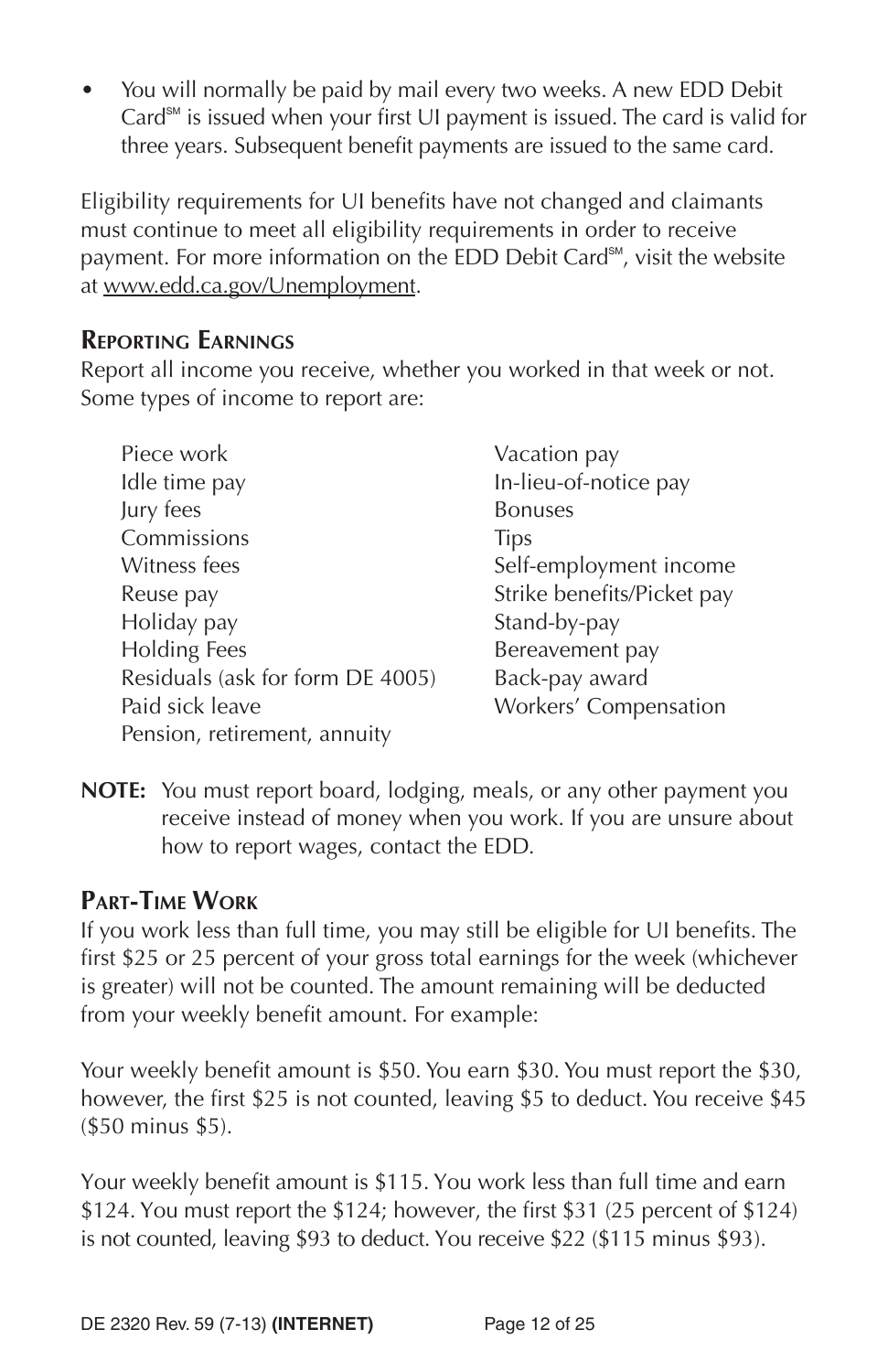If you receive any type of payment from a former employer and do not know if you should report the payment, contact the EDD and ask. You can also report the payment and give an explanation on your claim form. The EDD will determine whether or not the payments are deductible.

# **ELIGIBILITY**

When you file a UI claim, the EDD will ask you a number of questions to determine your eligibility to receive benefits. Your eligibility for UI benefits is based upon the reason you are no longer working for your last employer. If you are laid off, you are considered to be out of work through no fault of your own. If you quit your last job or if you were discharged, the EDD will need to determine if you left work for compelling reasons or if you were let go from work for reasons other than willful misconduct. If it is determined you are out of work through no fault of your own, you must meet continuing eligibility. When you certify for weekly benefits, each week you will be asked eligibility questions. When it appears that you may not meet the eligibility requirements of the law, you will receive a written notification of the date and time for a determination interview with the EDD. For some eligibility issues, you may be mailed a request for written information instead of being scheduled for a telephone interview.

# **EMPLOYER NOTIFICATION**

Your last employer is notified when you file a claim. Also, any employer who contributed to your unemployment claim is notified when you are issued your first UI payment. An employer is required by law to furnish the EDD any information affecting your right to receive benefits. Unemployment Insurance benefits are paid for by employers' taxes that they pay on their employees' wages. Employees do **NOT** pay UI taxes because it is an employer-financed program.

### **VERIFICATION OF SOCIAL SECURITY NUMBER**

The EDD may require you to verify your Social Security number (SSN) as being the one issued to you by the Social Security Administration (SSA).

Your eligibility for benefits may be affected if the information available to the EDD indicates any of the following:

- The SSN presented may belong to another individual.
- The SSN is not valid.
- The SSN was never issued by the SSA.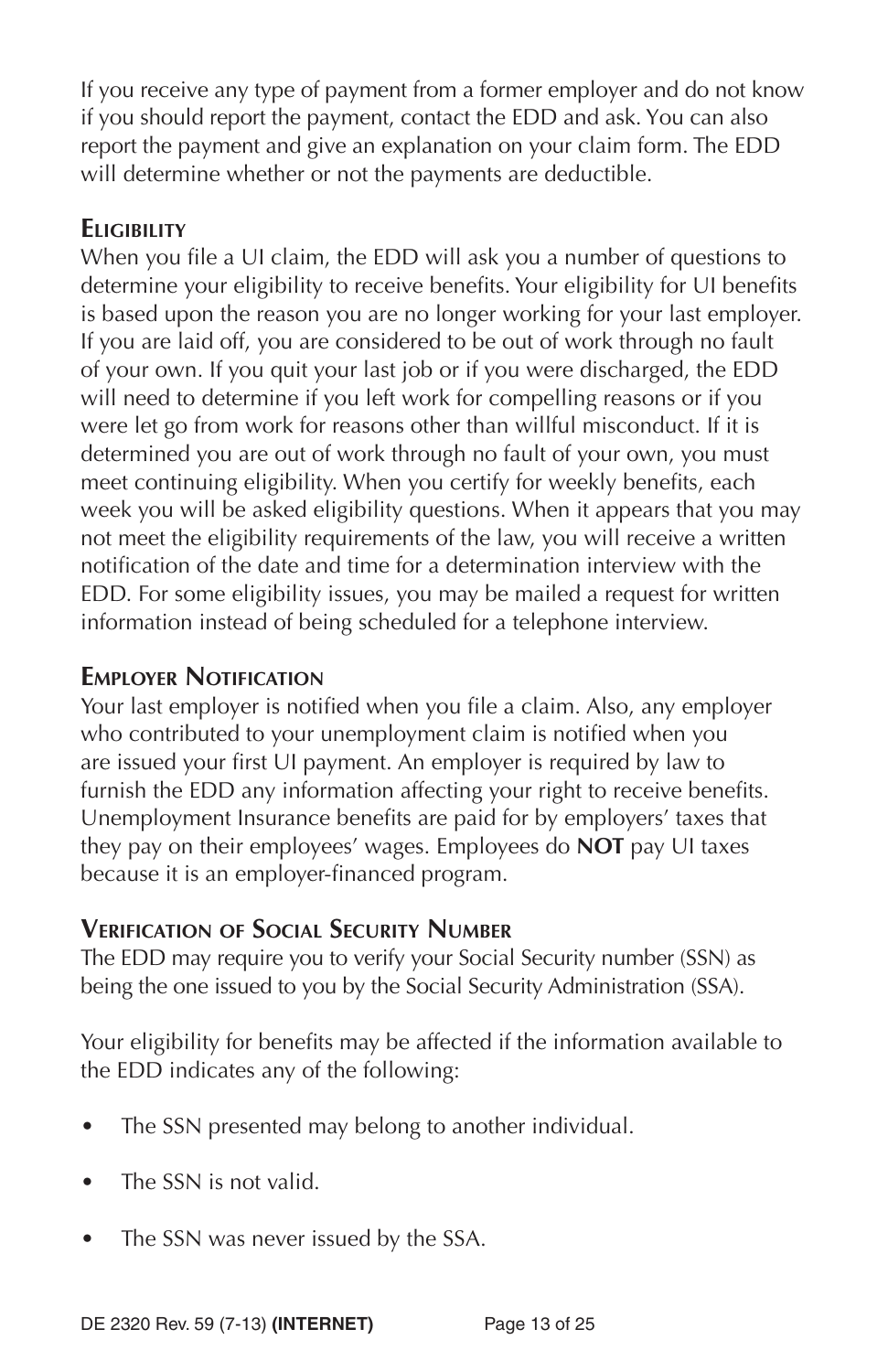The wages shown in the base period of the claim may belong to another individual.

Some of the most common errors associated with SSNs are:

- The SSN being used is incorrect. You may have forgotten the number or transposed the number when you provided it to your employer.
- The name at the SSA is different than the one you used to file your claim. You may have changed your name and not notified the SSA.
- The date of birth at the SSA is different than the date of birth you gave when you filed your claim.

If the EDD requires you to verify your SSN, you must submit verification from the SSA that the SSN you used to file your claim is assigned to you, or you may submit to the EDD a copy of your annual statement issued to you by the SSA. A copy of your Social Security card **will not** satisfy this requirement.

The location of your nearest SSA office can be found on the SSA website at http://www.ssa.gov/reach.htm, or in your local telephone book in the federal government listings under "Social Security Administration."

# **TELEPHONE INTERVIEWS Eligibility Issues**

The EDD will contact you when there is a question regarding your eligibility if you:

- Quit your last job.
- Were fired from your last job.
- Are out of work due to a lockout or a strike.
- Quit, or are not able to work due to lack of child care.
- Are unable to work during normal working hours due to illness or injury.
- Are attending school during normal working hours.
- Did not have transportation.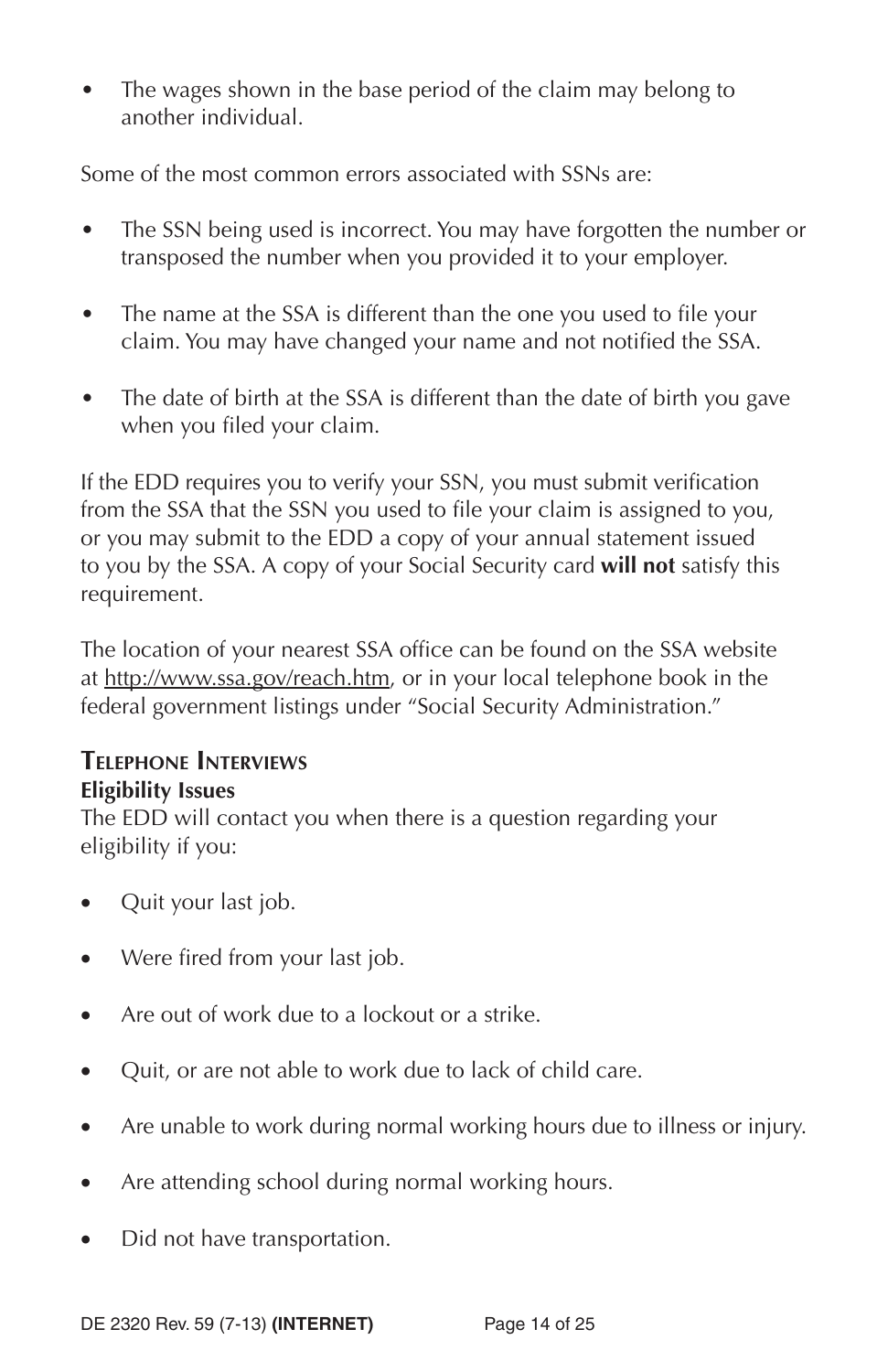- Did not look for work.
- Worked and/or earned wages that may reduce your UI benefits.
- Are receiving a pension.
- Are receiving workers' compensation.
- Mailed in a claim form late.
- Certify late using EDD Web-Cert<sup>SM</sup> or EDD Tele-Cert<sup>SM</sup>.
- Requested to have the beginning date of your claim backdated.
- Refused a job.
- Gave incorrect information or withheld information.
- Failed to participate in re-employment services.
- Are a school employee filing a claim during a school recess.
- Are a professional athlete filing a claim during the off season.

#### **Telephone Interview/Contact by Mail**

To resolve eligibility issues, the EDD will schedule you for a telephone interview or contact you by mail for additional information. Failure to be available for a scheduled determination interview or failure to respond to the EDD request for information may result in a denial of UI benefits. If you are scheduled for a telephone interview, the EDD will mail you a notice advising you of the date and time the telephone interview will take place. An EDD interviewer will call you during this scheduled interview time. You have the right to request more time if you need to get more information, contact witnesses, or obtain the advice of a representative. If the eligibility involves a employer, the EDD interviewer may contact the employer for additional information.

The EDD interviewer will ask you questions, document the information gathered, and make a decision of eligibility.

If you are sent a written request for information and you respond by mail, the EDD interviewer will use the information provided by you to make a decision of eligibility.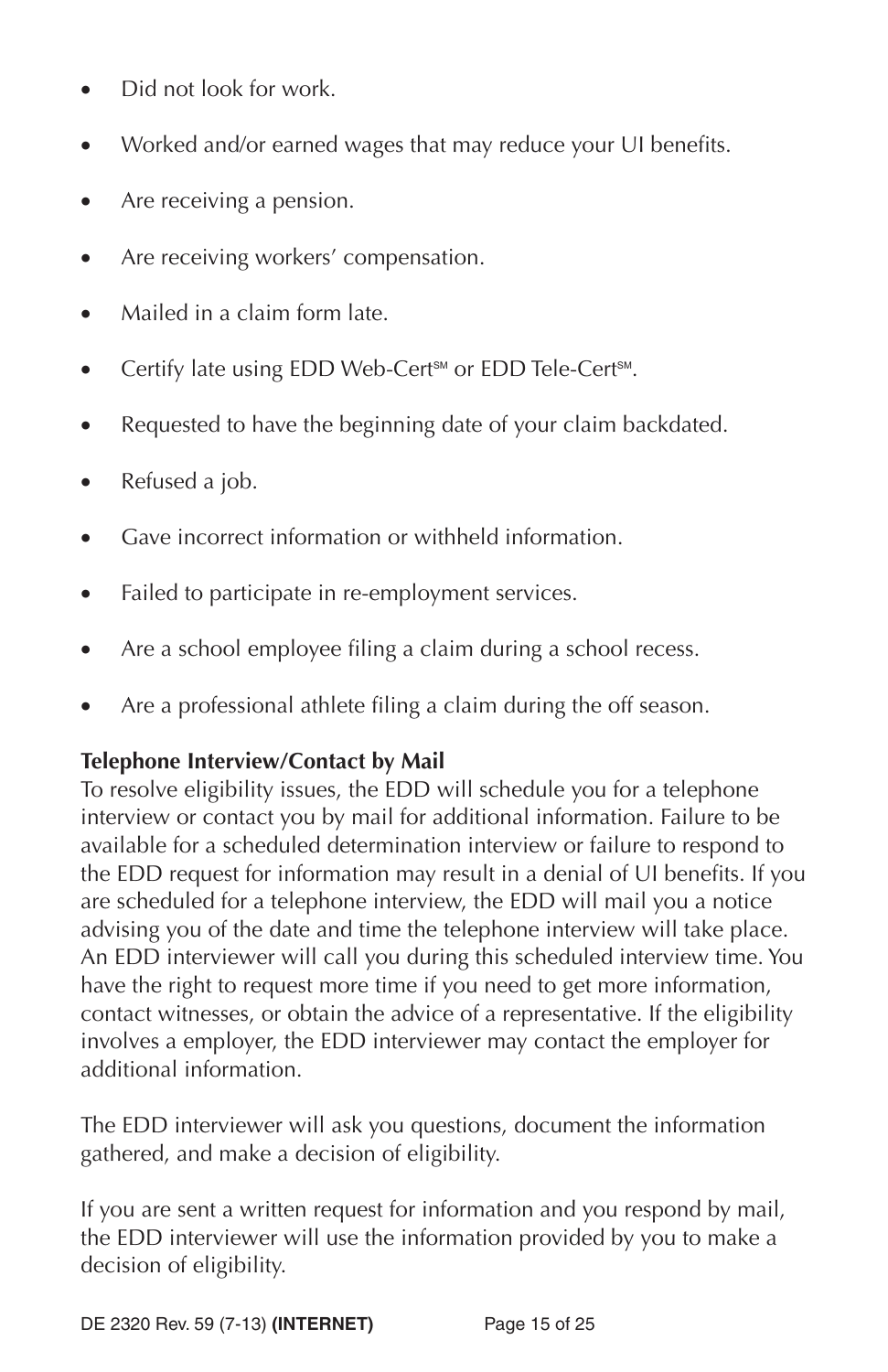If you are eligible, your payment will be authorized on the EDD Debit Card<sup>s™</sup>. If UI benefits are denied, you will be mailed a disqualification notice. The notice advises you of the reason for our decision and gives you appeal rights.

**IMPORTANT:** If the EDD schedules a telephone interview, or mails you a written request for information, you must continue to certify for benefits by submitting your weekly paper *Continued Claim Form*, DE 4581, or by using EDD Web-Cert<sup>sM</sup> online, or EDD Tele-Cert<sup>sM</sup> by telephone. If you are determined to be eligible for UI benefits, we cannot issue you a payment until you certify for the week.

# **APPEALS**

You or the employer has 20 calendar days to appeal after a written notice is issued to you. Your appeal must be in writing and should state the reasons for your appeal. If you miss the 20-day deadline, you may still appeal but you must show good cause for the delay.

Before the hearing, you have the right to review all records affecting the appeal. For your appeal, you may represent yourself or you may be represented by someone else such as a union official, an attorney, or anyone else you select.

Your appeal hearing is heard by an independent administrative law judge. The hearings are informal but all testimony is taken under oath and is subject to cross-examination. You will be notified when and where the hearing will be held.

If you are not satisfied with the administrative law judge's decision, you may appeal to the California Unemployment Insurance Appeals Board.

Your rights to further appeal will be explained in the written decision that will be mailed to you.

When the appeal is pending, you must still continue to certify for UI benefits by submitting your weekly paper *Continued Claim Form*, DE 4581, or by using the EDD Web-Cert<sup>sM</sup>, or EDD Tele-Cert<sup>sM</sup> for any weeks you wish to receive UI benefits.

### **CANCELLING A CLAIM**

You have the option of cancelling a regular California UI claim after you have been mailed your UNEMPLOYMENT INSURANCE AWARD notice. You can only cancel a UI claim if no benefits have been paid, no notice of disqualification has been mailed to you, and/or no overpayment has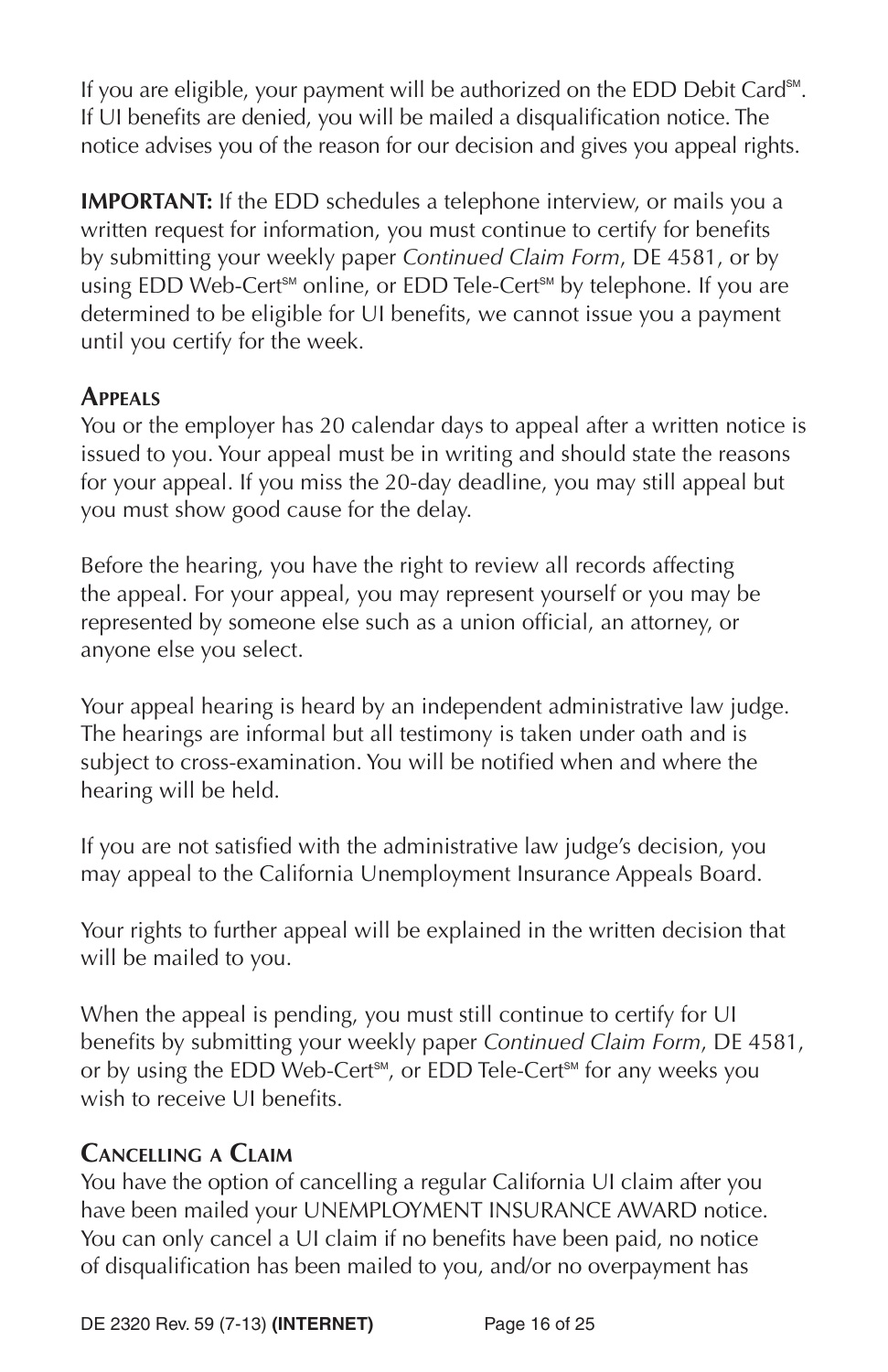been established on the claim. If a claim is cancelled, that claim cannot be reopened, but you can file a new claim with a later date. If the original claim is not cancelled, another California claim cannot be filed for 52 weeks.

# **REQUESTING COPIES OF YOUR UNEMPLOYMENT INSURANCE DOCUMENTS**

If, for personal business reasons, you need copies of UI claim documents, contact the EDD.

# **WORKERS NOT COVERED**

The following groups of workers are not normally covered by UI:

- Elected officials.
- Self-employed.
- Parents enrolled and regularly attending classes at the school or education institution where employed.
- A student's spouse who is working for an educational institution in an employment program provided for the purpose of financially aiding the student.
- Parents employed by their children.
- Husbands and wives employed by each other.
- Certain state-licensed salespersons paid only commissions.
- Caddies and jockeys.

If you do not know whether you are covered, do not waive your rights. Contact the EDD for more information.

# **ELECTIVE COVERAGE**

Employers who employ individuals whose services are excluded from covered employment may, under certain conditions, elect to cover those services. If you are not sure whether you are eligible for these benefits, you should contact the EDD.

### **PENSION OR RETIREMENT PAY**

Your UI benefits may be affected if you are receiving a pension, retirement pay, annuity, or other similar payment based on your previous work. Your right to benefits will be determined by the EDD after your claim is filed.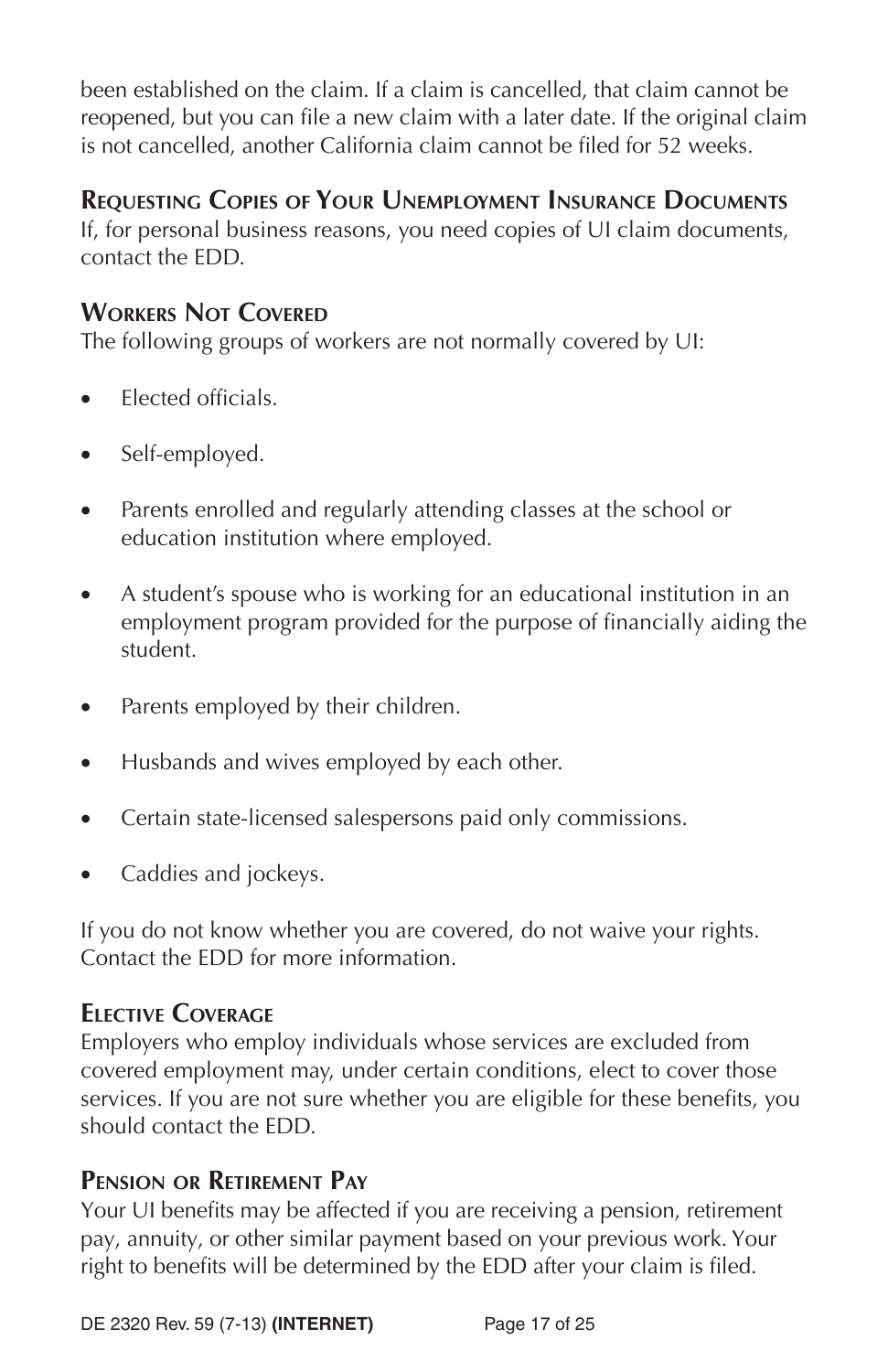# **CHILD SUPPORT OBLIGATIONS**

Your UI benefits may be affected if you are required to pay child support payments to a court, District Attorney's office, or other child support enforcement agency. Your entitlement to benefits will be determined after your claim is filed.

### **EXTENDED BENEFITS**

Extended benefits only become available when the insured unemployment rate equals or exceeds a certain percentage established by state and/or federal law or when the federal government approves special extended benefit legislation.

Generally, to be eligible for extended benefits you must have received all the benefits payable on your last regular claim. In addition, you must meet all eligibility criteria. You cannot establish an extended benefit claim if you can file another valid claim under any state or federal law.

# **TAXATION OF BENEFITS**

The Federal Tax Reform Act of 1986 provides for federal taxation of all Unemployment Insurance benefits received after December 31, 1986. You may request that federal income taxes be withheld from your UI benefit payment. You will be given the option on each claim form. Your choice remains in effect only until you send in your next claim form. The option is strictly voluntary; you are not required to have taxes withheld from your benefits. The EDD will provide an annual statement, DE 1099, to each individual that shows total benefits paid and total federal taxes withheld during the year. The EDD will mail you the 1099G form that states the amount of benefits paid to you during the previous year. The 1099G form should arrive by January 31. If you do not receive the 1099G form, you may request a duplicate by calling 1-866-401-2849. Individuals who may owe income tax must pay any amounts due upon filing their tax returns. If you have any questions regarding your tax liability, contact the Internal Revenue Service.

# **SPECIAL PROGRAMS**

**California Training Benefits (CTB):** This program allows eligible UI recipients to retrain for new occupations while receiving their benefits. Individuals approved for CTB training do not have to: look for work, be available for work, or accept suitable work.

To continue to receive weekly UI benefits while you attend retraining, your training must be approved by the EDD for the CTB program. Training you select on your own or that is authorized by the Workforce Investment Act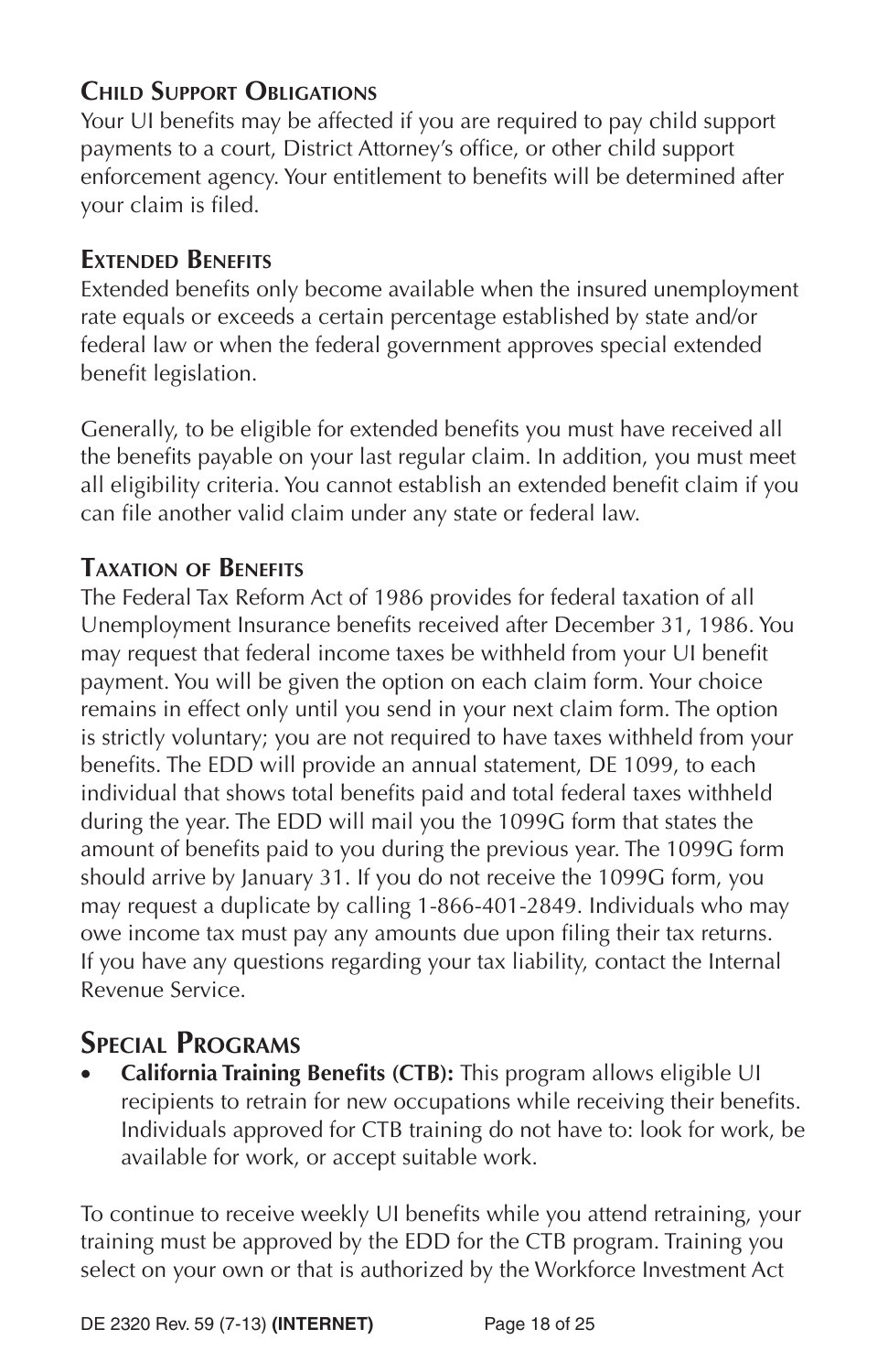(WIA), Employment Training Panel (ETP), CalWORKs, or Trade Adjustment Assistance programs may be approved for the CTB program if you are otherwise eligible for UI benefits. Your training may also be approved if the training provider and program which you choose is on the state's Eligible Training Provider List (ETPL) or if you are a journey-level union member taking needed training for your industry which has been approved by your union.

**Training Extension Claims:** An extension of CTB training benefits may be available beyond your regular UI claim while you are in approved training. To be eligible for extended training benefits, you must ask for information about CTB or apply for CTB training approval **with the EDD** no later than the 16<sup>th</sup> week of UI benefits paid. If your UI claim award is 16 weeks or less, you must ask for information or apply before you receive the **last** UI benefit payment. To file an extended training benefits claim, call the EDD or file online by visiting the EDD website at www.edd.ca.gov.

You may be approved for CTB if you meet all other UI eligibility criteria and you meet one of the following if your training is authorized and verifiable by one of the subsequent state or federal programs:

- Workforce Investment Act (WIA)
- Employment Training Panel (ETP)
- California Work Opportunity and Responsibility to Kids (CalWORKs)
- Trade Adjustment Assistance funded training

You may also be approved for CTB if you select your own training program and the training is approved by the EDD. If approved for CTB, you will continue to receive UI benefits while you are in training.

More information abut the CTB program can be found on the "California Training Benefits Program - Fact Sheet" on the website at www.edd.ca.gov/Unemployment. Under "Apply for UI Benefits" select "Unemployment Tip Sheets."

To find out more about training available in your local area, as well as the name and address of the One-Stop Career Center nearest you, call the EDD Automated Self-Service number toll-free at 1-866-333-4606 or visit the EDD website at www.edd.ca.gov. You may also call the Employment and Training Administration Toll-Free Help Line at 1-877-US-2JOBS (1-877-872-5627), or visit their website at www.servicelocator.org*.*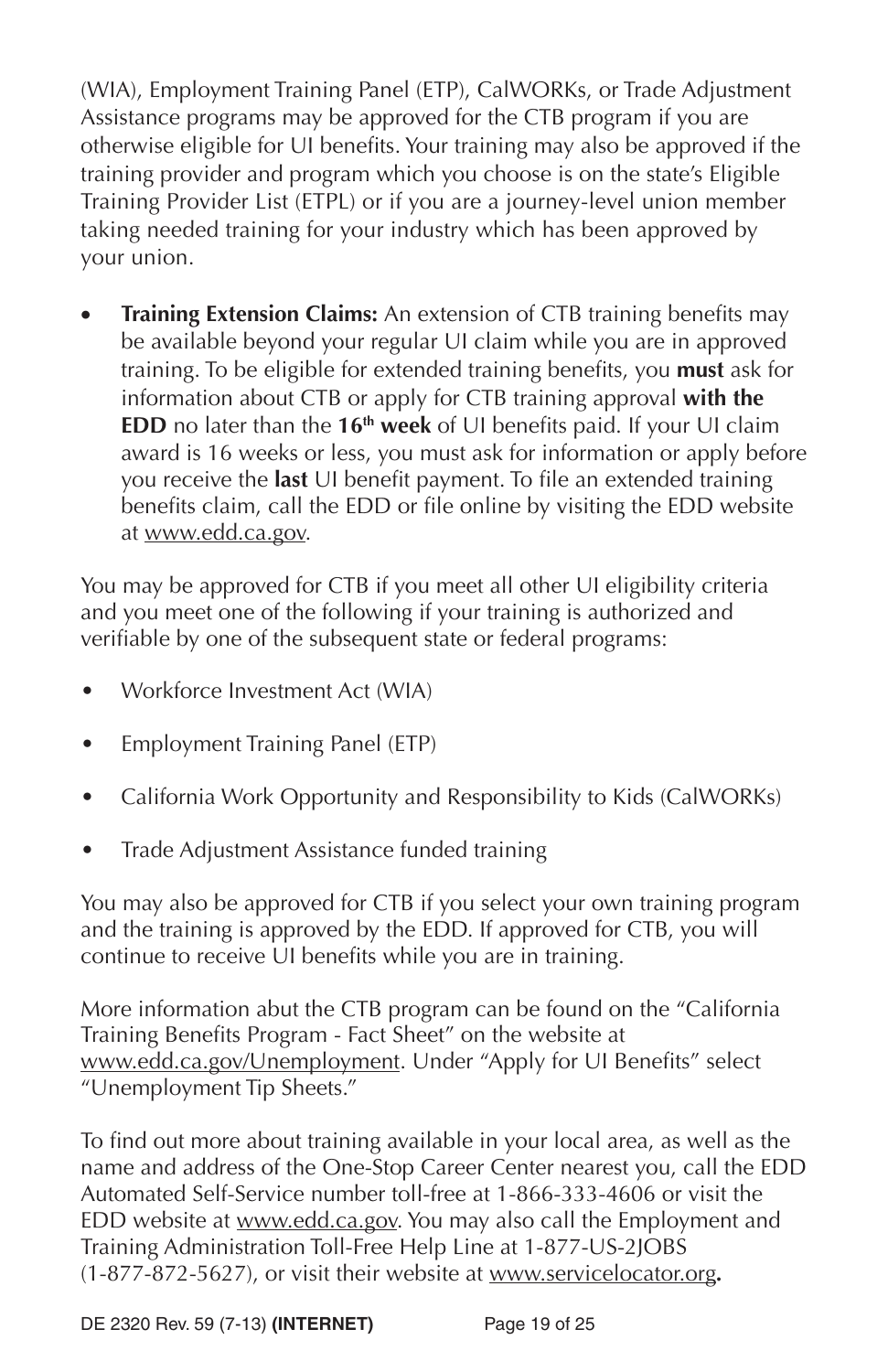- **Workforce Investment Act Programs (WIA):** If you are out of work and need job training, or if you need to brush up on existing skills, WIA programs may be able to help you. California's WIA Services are provided through the One-Stop Career Centers, under the policy guidance of the Local Workforce Investment Boards. The WIA offers education and job skills training programs for economically disadvantaged adults and youth. Special training and skills upgrade programs are available for workers who are out of work because of plant closures or work force reductions.
- **Employment Training Panel (ETP):** If you are claiming UI benefits, or have exhausted such benefits and are unemployed, or you are likely to lose your job because your employer plans to reduce operations, you may be eligible for ETP approved training. Visit the ETP website at www.etp.ca.gov for a list of currently-funded training opportunities.
- **Disaster Unemployment Assistance (DUA):** These benefits are available to individuals whose work or self-employment is interrupted by a disaster. Claims may be filed following an EDD announcement that disaster benefits are available. UI information about a disaster would be located on the EDD website at www.edd.ca.gov.
- **Trade Adjustment Assistance (TAA)/Re-employment Trade Adjustment Assistance (RTAA):** The TAA program is a federally funded program that provides training and training related benefits and services to those workers certified by the U.S. Department of Labor (DOL) as having lost their jobs, or had their hours and wages reduced, as a result of increased imports from, or a shift in production to, a foreign country. The RTAA program provides wage subsidies to individuals 50 years of age or older who return to work paying less than their former trade impacted employment.
- **Work Sharing Benefits:** You may be eligible for Work Sharing benefits if your employer has a Work Sharing plan that has been approved by the EDD. To participate in Work Sharing, your employer must reduce your weekly hours and wages by a minimum of 10 percent. You receive the percentage of your weekly benefit amount proportionate to the hour and wage reductions.
- **Railroad Unemployment Benefits: Railroad workers may claim** benefits under the U.S. Railroad Unemployment Insurance Act. To file a claim, go to the website www.rrb.gov/mep/ben\_services.asp or call the toll-free number at 1-877-772-5772.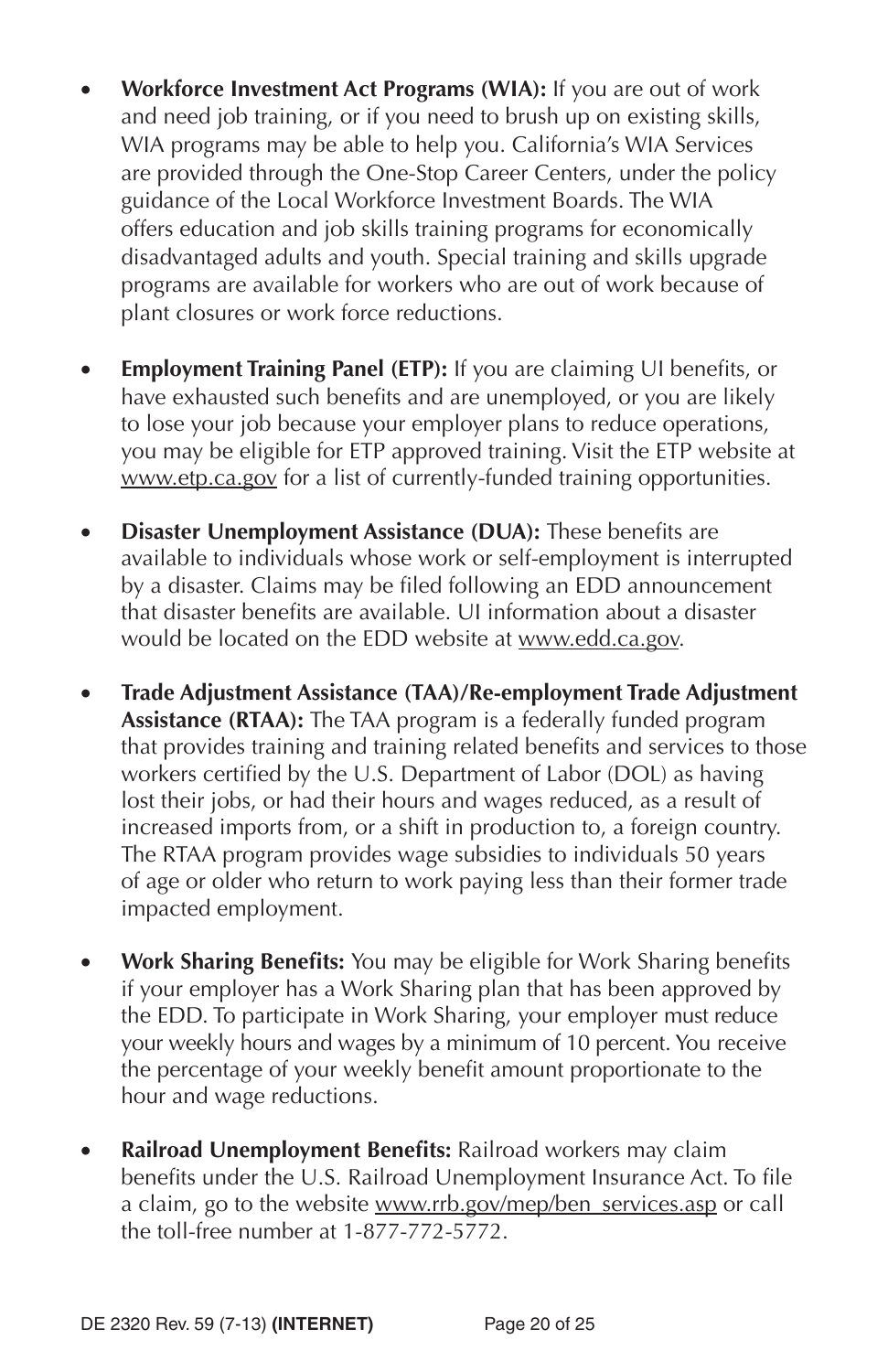# **STATE DISABILITY INSURANCE**

The State Disability Insurance (SDI) Program provides temporary benefit payments to workers for non-work-related disabilities.

Within SDI are two benefit programs, Disability Insurance (DI) and Paid Family Leave (PFL). DI benefits are paid to eligible California workers experiencing a loss of wages when they are unable to perform their regular or customary work due to a non-work-related illness or injury, pregnancy or childbirth. PFL benefits are paid to individuals unable to work because they need to care for a seriously ill family member or bond with a new minor child.

The first seven days of your claim is a waiting period for which no benefits are payable. Benefits begin with the eighth day of disability. You cannot receive DI and Unemployment Insurance (UI) or Paid Family Leave (PFL) benefits for the same period. DI is payable for a maximum of 52 weeks.

# **ARE YOU COVERED BY STATE DISABILITY INSURANCE?**

Most workers covered by California Unemployment Insurance are also covered by State Disability Insurance (SDI). The program is financed entirely by covered workers through a payroll tax withheld from their earnings. The contribution is based on a percentage of a worker's earnings. The contribution rate may vary from year to year depending on the balance in the Disability Fund. Specific information about the contribution rate is available from any EDD office.

Employees of local public entities (except workers in district hospitals) are not covered by SDI unless the employer elects such coverage. Employees of the state or of state-funded institutions of higher education may, through their collective bargaining units, elect to be covered by SDI. Self-employed individuals may elect to be covered by SDI.

# **FILING YOUR DISABILITY INSURANCE CLAIM**

- Obtain a claim form from any public EDD office. You may call the DI toll-free number and request a form be mailed to you. Your medical provider, hospital, or employer may have a claim form, or you may obtain a form through the EDD website at www.edd.ca.gov.
- The *Claim for State Disability Insurance (SDI)* Benefits provides you with instructions for completing the claim form. It is very important to include your Social Security number and sign and date the claim form. Please print your information clearly and review it for completeness and accuracy. If you need help in completing the form, call the DI tollfree number for assistance.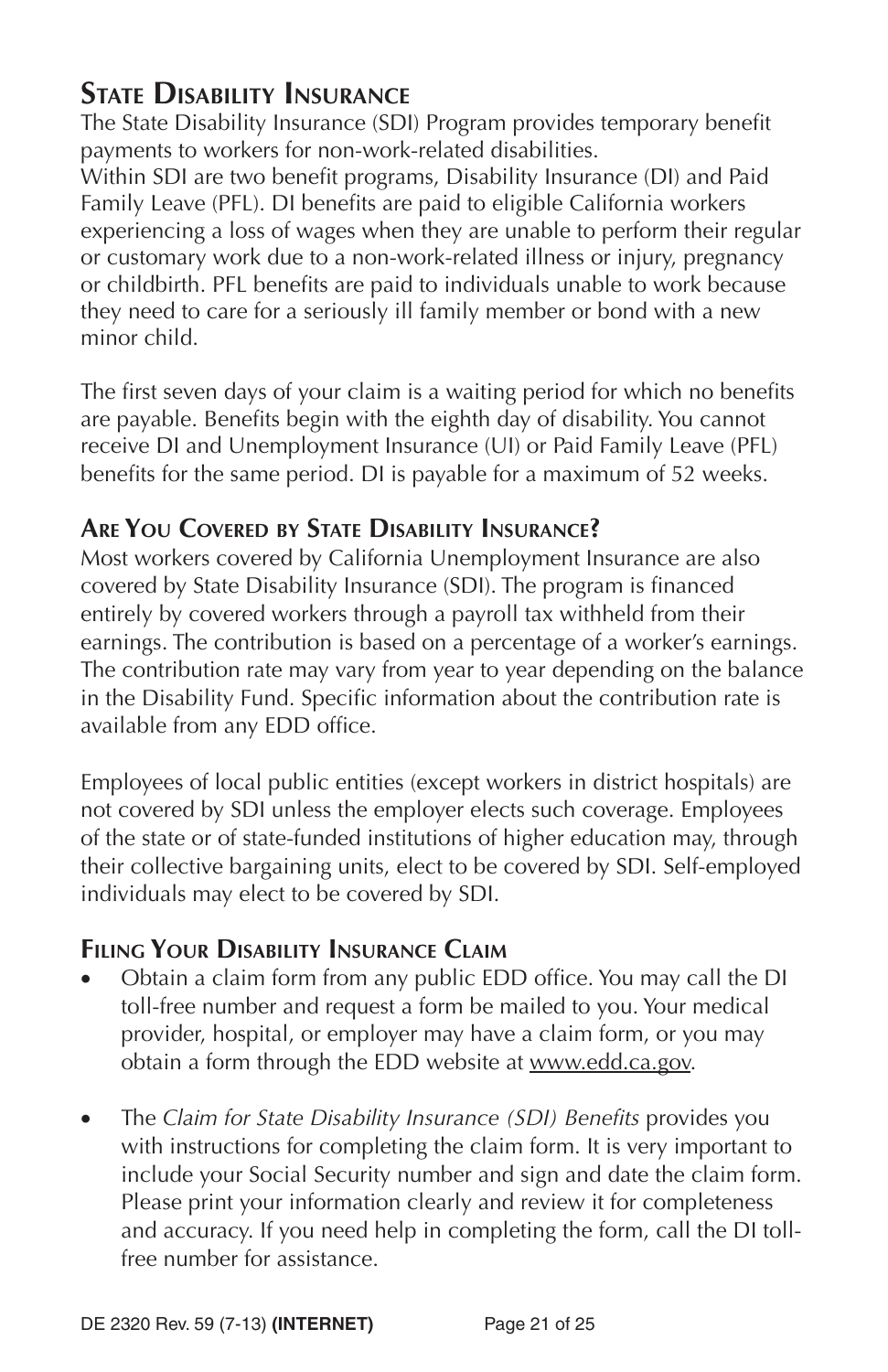- Give the claim form to your medical provider to complete the "Physician/Practitioner's Certificate."
- Your claim must be mailed within 49 days from the first day you become disabled. If your claim is submitted later than 49 days, you may lose benefits for the number of days that the claim is late unless you can establish "good cause" for late filing. To establish good cause, attach a detailed explanation to your claim form telling DI why it is late.

# **HAVE YOU HAD EXCESS STATE DISABILITY INSURANCE TAX WITHHELD?**

If you worked for more than one employer and earned more than \$90,669 in 2009 or more than \$93,316 in 2010, you may be eligible for a refund or credit of excess payroll deductions. For information about claiming a refund or credit, please review the Instruction Booklet for the State of California, *Personal Income Tax Return*, Form 540.

# **IF YOU NEED MORE INFORMATION**

Visit the EDD website at www.edd.ca.gov*.* For the SDI pages, select "Disability," or you may call one of the following numbers.

# **EDD DISABILITY INSURANCE TOLL-FREE NUMBERS**

| English         | 1-800-480-3287 |
|-----------------|----------------|
| Spanish         | 1-866-658-8846 |
| TTY (Non voice) | 1-800-563-2441 |

# **PAID FAMILY LEAVE**

Paid Family Leave (PFL) benefits may be available to you if you are unable to work because you need to care for a seriously ill family member or bond with a new child. You cannot receive PFL and Disability Insurance (DI) or Unemployment Insurance (UI) benefits for the same period. PFL benefits are payable for a maximum of six weeks in a 12-month period. Deductions for PFL coverage began January 1, 2004.

# **ARE YOU COVERED BY PAID FAMILY LEAVE?**

PFL is a component of the SDI program. Workers covered by SDI will also be covered for PFL. Workers who are covered by a Voluntary Plan for SDI will be covered for PFL through their Voluntary Plan.

# **HOW DO YOU FILE A PAID FAMILY LEAVE CLAIM?**

Obtain a claim form from any public EDD office. You may call the PFL toll-free number and request a form be mailed to you. Medical providers, hospitals, or employers may have a claim form, or you may obtain a form through the EDD website at www.edd.ca.gov*.*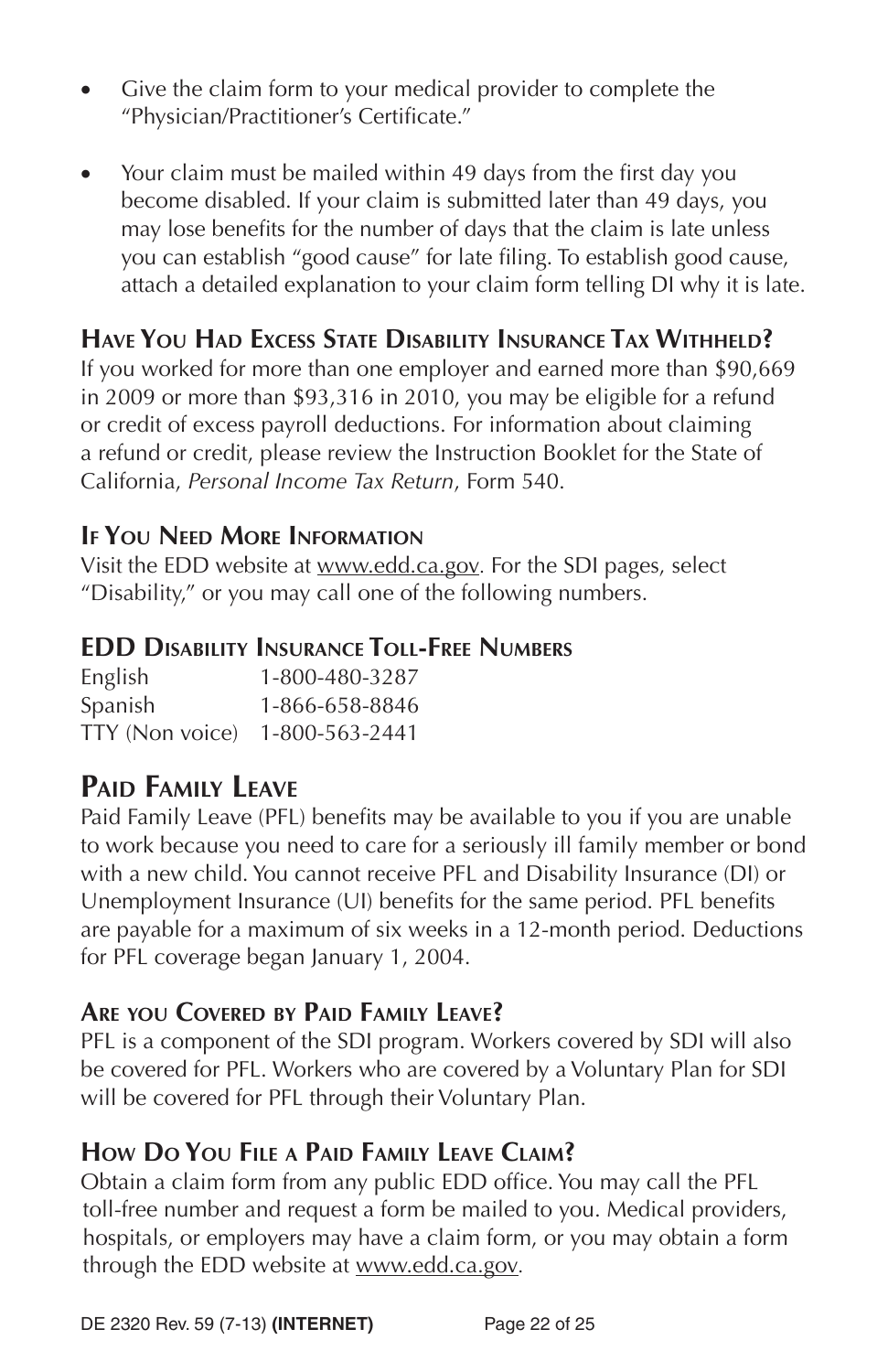The *Claim for Paid Family Leave (PFL) Benefits* provides you with instructions for completing the claim form. Follow the instructions carefully for your type of claim (i.e., caring for a seriously ill family member or bonding with a new child). It is very important to provide your Social Security number and sign and date the claim form. Please print your information clearly and review it for completeness and accuracy. If you need help in completing the form, call the PFL toll-free number for assistance.

Mail your claim form within 49 days from the first day of your period of family leave. If you submit your claim later than 49 days, you may lose benefits for the number of days that the claim is late unless you can establish "good cause" for late filing. To establish good cause, attach a detailed explanation to your claim form telling PFL why it is late.

# **IF YOU NEED MORE INFORMATION**

Visit the EDD website at www.edd.ca.gov and select "Paid Family Leave," or you may call one of the following numbers.

# **EDD PAID FAMILY LEAVE TOLL-FREE NUMBERS**

| English    | 1-877-238-4373 | Armenian       | 1-866-627-1567 |
|------------|----------------|----------------|----------------|
| Spanish    | 1-877-379-3819 | Punjabi        | 1-866-627-1568 |
| Cantonese  | 1-866-692-5595 | <b>Tagalog</b> | 1-866-627-1569 |
| Vietnamese | 1-866-692-5596 | TTY.           | 1-800-445-1312 |

When calling via the California Relay Service 711, please provide the PFL Insurance number 1-877-238-4373 to the operator.

# **Workforce SERVICES**

The EDD's Workforce Services is a partner in the One-Stop Career system, which integrates employment and training programs and provides flexible solutions at nearly 200 service locations throughout California. There is never a fee for services to job seekers or employers. Workforce Services include:

# **JOB LISTINGS**

Using CalJOBS<sup>SM</sup>, the EDD online job and résumé bank, job seekers can:

- Access thousands of job listings 24 hours a day, 7 days a week.
- Create a résumé online and if qualified, refer themselves to employers for consideration.
- Simple to use and can be used at the office, at home, or from any location with Internet access.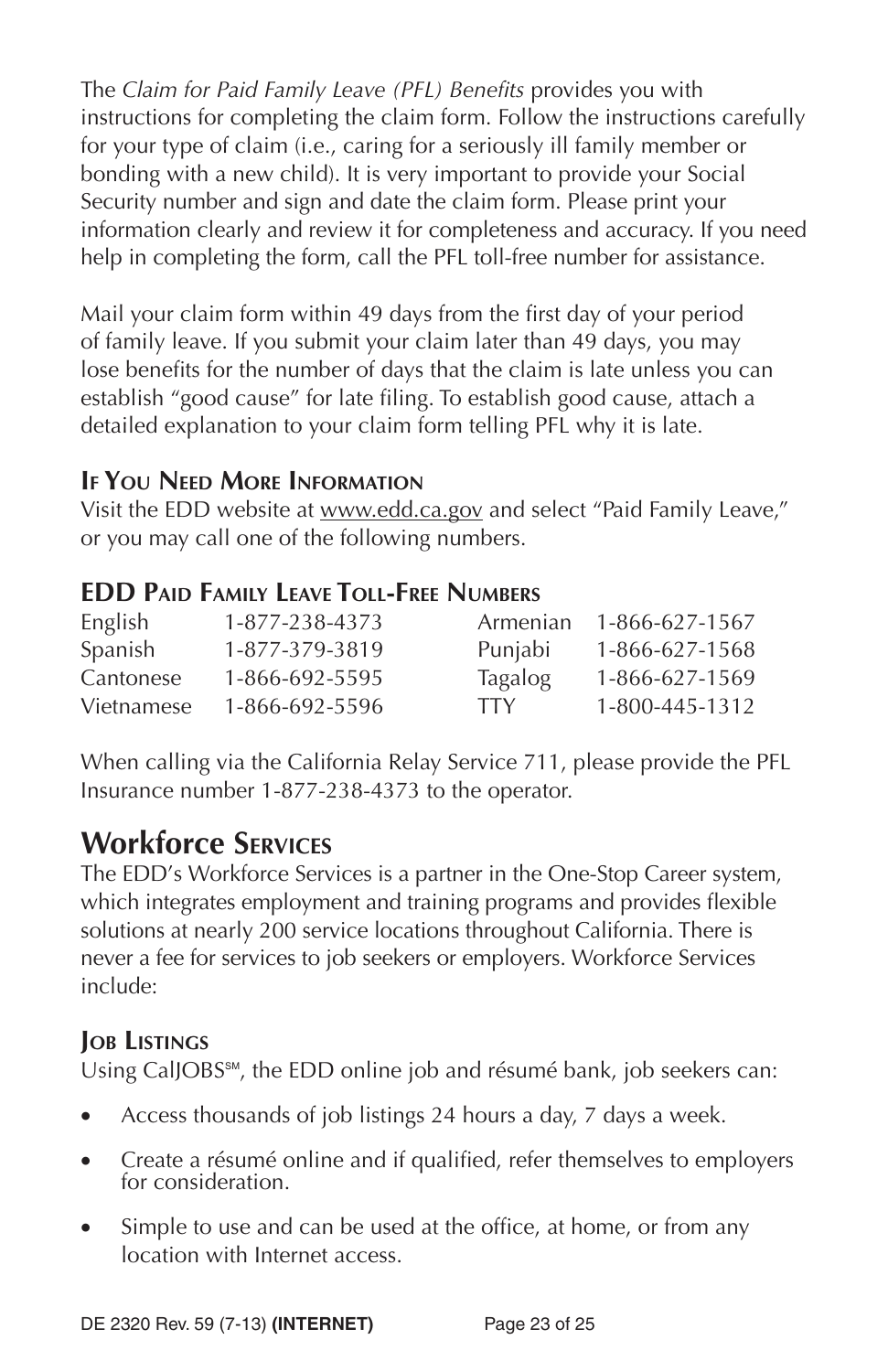# **JOB SEARCH ASSISTANCE**

The EDD, in partnership with your local One-Stop Career Center, offers a variety of workshops on such topics as job search training, résumé writing, and interview techniques. In addition, the EDD can refer you to resources within the community including training, education, and other supportive services.

# **SPECIAL PROGRAMS AND SERVICES**

For job seekers who require more than the self-service job search, the EDD Workforce Services has several no-fee employment assistance programs to help overcome barriers to finding a suitable job:

### **Deaf and Hard of Hearing Program**

Individuals who are deaf or hard of hearing can receive interpretive, job placement, and follow-up services to find a job or receive EDD services. Contact the EDD by using the TTY toll-free numbers, which will put you in direct contact with a representative:

| • Disability Insurance: | $(TTY)$ 1-800-563-2441                                     |
|-------------------------|------------------------------------------------------------|
| • Paid Family Leave:    | $(TTY)$ 1-800-445-1312                                     |
| • Employment Tax:       | (TTY) 1-800-547-9565                                       |
|                         | • Unemployment Insurance: (TTY) (Non-voice) 1-800-815-9387 |

# **Experience Unlimited Program**

Professionals from a wide variety of fields can take advantage of EDD-sponsored job clubs. Provided at no fee, Experience Unlimited provides a place where job seekers can meet regularly with other career professionals to share job leads, provide support, and update their job search skills. Resources available to members include workshops, résumé evaluations, mock interviews, networking opportunities, and more.

# **Migrant and Seasonal Farmworkers and Food Processing Workers**

Provides assistance to farmworkers and food processing workers who may be unfamiliar with the automated job listings systems, or who have language barriers that might lessen the effectiveness of their job search.

### **Veterans Services Program**

All EDD Workforce Services offices have specially-trained staff to ensure veterans of the U.S. Armed Forces receive maximum employment and training opportunities. Services include counseling, labor market information, job referrals, job search workshops, and job development with potential employers.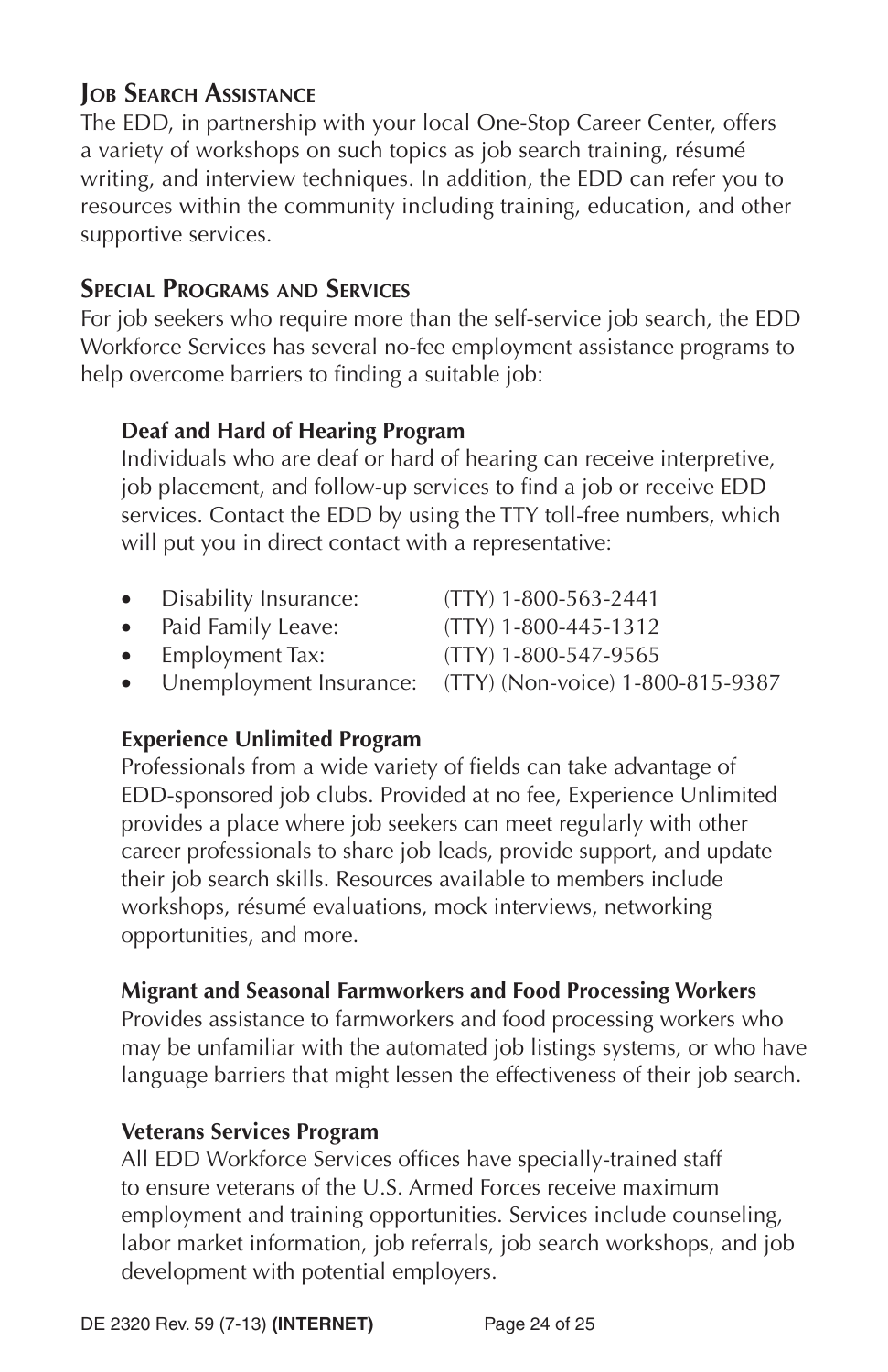### **Youth Employment Opportunity Program (YEOP)**

Provides special services to youth, ages 15 to 25, to assist them in achieving their educational and vocational goals. Services include peer advising, referrals to supportive services, workshops, job referrals and placement assistance, and referrals to training and community outreach efforts.

### **WHERE TO GET HELP**

Workforce Services programs and services are available in Workforce Services offices and One-Stop Career Centers throughout the State. For more information, call the EDD automated Self-Service number toll-free at 1-866-333-4606 or visit the EDD website at www.edd.ca.gov. You may also call the Employment and Training Administration toll-free Help Line at 1-877-US-2JOBS, 1-877-872-5627, or visit their website at www.servicelocator.org.